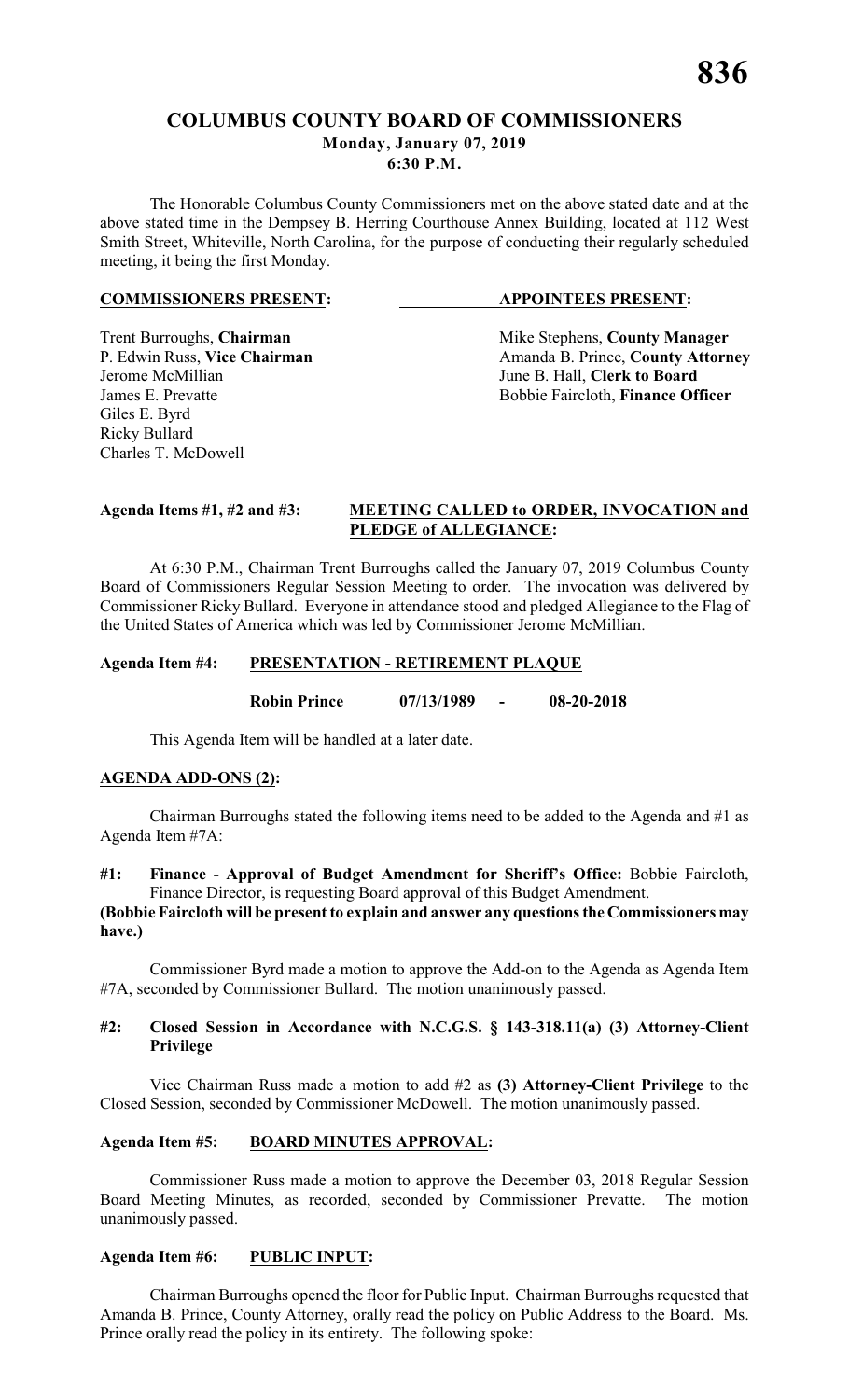1. **George Douglas Smith, 1880 Dock Road, Whiteville, NC 28472:** stated the following: -I wanted to speak after Calvin Norton for rebuttal; -We saw the Sheriff's race;

-I would like for the following to be on record: **I was very disappointed to see that Attorney Oscar Blanks, along with former Sheriff Lewis Hatcher, had a media coverage and words were used such as civil disobedience. I wish terms of that nature were not used. People here in Columbus County have shown we have had enough or will not tolerate civil disobedience**.

- 2. **Kemp Heye:** No comments.
- 3. **Kevin B. Harrelson, 418 Timber Cove, Whiteville, NC 28472:** stated the following: -The whole point of me being up here is the whole county is being torn apart;
	- -There is a great divide;
	- -Ethnic groups against each other;
	- -Hatcher had a chance to do something and nothing changed; **and**
	- -We have crime that needs to be addressed.
- 4. **Karen K. Thurman, 1254 Maultsby Drive, Whiteville, NC 28472:** stated the following: -I would like to read a letter that was sent to you, and we did not get a response to this letter; -The letter is as follows:

# **No date listed on letter**

Mr. Josh Stein NC Attorney General 9001 Mail Service Center Raleigh, NC 27699-6400 Fax: (910) 716-6750

Dear Mr. Attorney General,

I am writing this letter to make your office aware of the serious situation in Columbus County involving the election of our Sheriff.

On November 6, 2018, Jody Greene led incumbent, Sheriff Lewis Hatcher by 47 votes. I filed a protest of the election with the Columbus County Board of Elections because of several irregularities in the election. My protests, along with the protest of others were denied.

Appeals have been filed with Columbus County Board of Elections. While waiting for the appeals process to take place, Jody Greene was sworn in as Sheriff of Columbus County.

It is the position of the Columbus County Democratic Party that the swearing in of Jody Greene is premature, given the irregularities of the election process in the November 6, election process and because the appeal process to the North Carolina State Board of Elections has not run its course.

It is our position that Sheriff Lewis Hatcher should still be considered Sheriff of Columbus County, North Carolina until the issues surrounding the irregularities of the November 6, election be resolved.

Because this election should not have been certified due to the pending protests and evidence of irregularities in the election process, we believe we are now without a legitimate chief law enforcement officer in Columbus County North Carolina. We are asking that your office take whatever appropriate action necessary to assure that Columbus County has a legitimate head of law enforcement for our jurisdiction. We need an official in this office who officially lives in this jurisdiction and is certified to be the chief law enforcement officer in our community.

We are therefore asking that Sheriff Lewis Hatcher be reinstated as Sheriff of Columbus County, North Carolina until which time the North Carolina Board of Elections can officially certify a winner of the election for Columbus County Sheriff.

With kindest regards, I am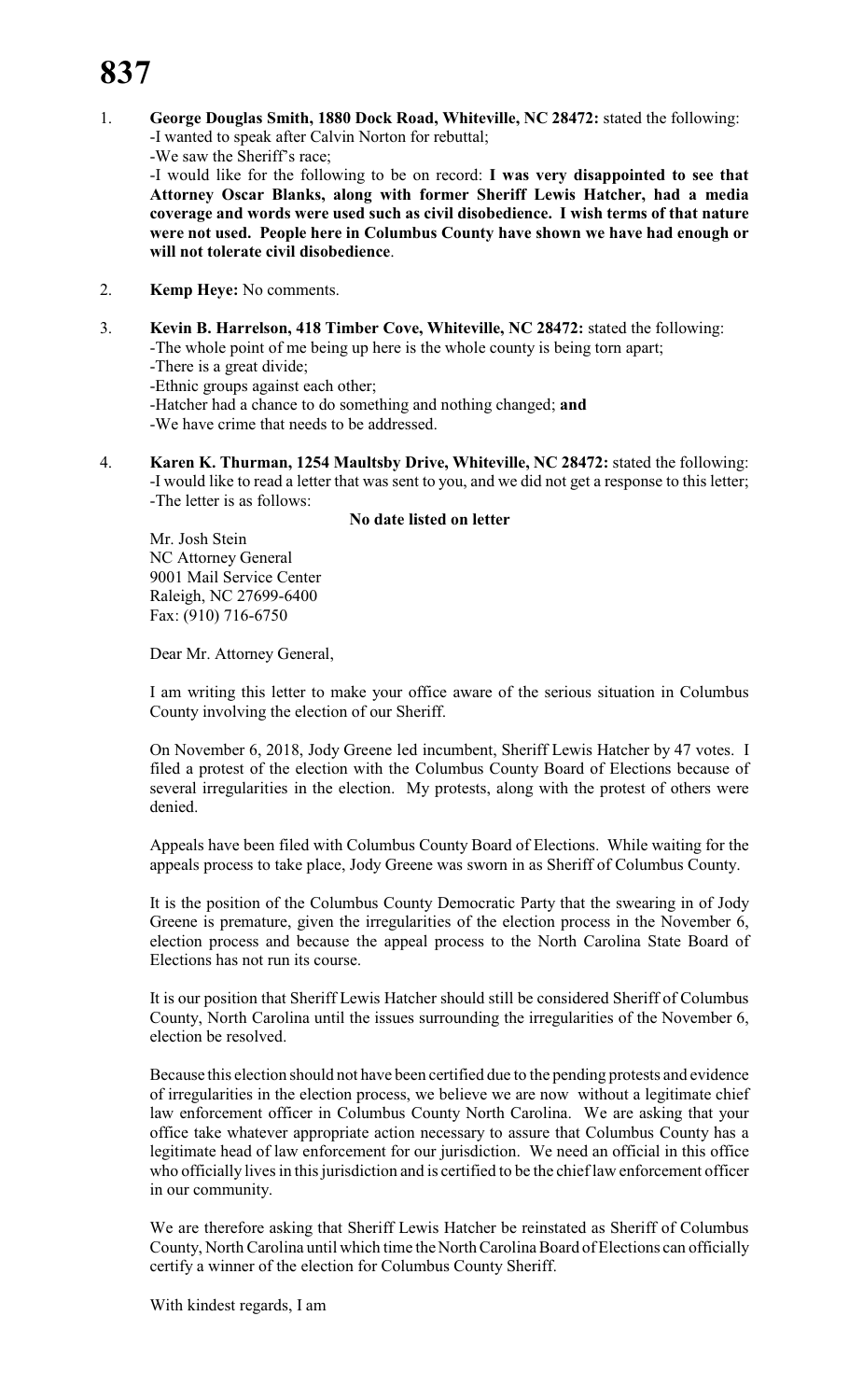Sincerely, **(No Signature on Letter)** Franklin Thurman, Chairman Columbus County Democratic Party

CC: Governor Roy Cooper NC Board of Elections Columbus County Board of Commissioners Columbus County Board of Elections Columbus County Attorney

-I am sure, although we do not have a response, you will let us know, in your own way, your decision; **and**

-Thank you.

5. **Gloria Smith, 2268 Pinelog Road, Whiteville, NC 28472:** stated the following: -The State says that Lewis Hatcher is still our Sheriff; -Jody Greene and his department is not our Sheriff, and they have no right to arrest anybody; **and**

-Our civil rights have been violated.

6. **Charles Roberson, 359 High Archer Street:** stated the following:

-I pay taxes in Columbus County; -Jody Greene does not live in Columbus County; -This is very wrong, and I am sick about it; **and** -It is time to do something.

- 7. **Mirando Pridgen, Whiteville, NC:** stated the following: -You gentlemen have a task in front of you; -Peace lines are drawn, and there is an enemy who wants to destroy Columbus County; -Make a spiritual decision; **and** -There is racism there and please do what is right.
- 8. **Steve Creech, 1800 Lennon Road, Delco, NC:** stated the following: -I own a logging company and work in several counties; -Our Sheriff's Department is a joke compared to other counties; -We have no coverage in the Delco area; **and** -Hatcher should not go back in office.
- 9. **Andy Anderson, 118 East Oliver Street, Whiteville, NC 28472:** stated the following: -What will happen twenty (20) years from now; -I live in Columbus County and I love Columbus County; -This has become a racist issue; -We need to take higher ground; **and** -Integrity counts.
- 10. **Elsie Jones, 1963 Tom Sessions Road, Farmers Union Area:** stated the following: -I live in the Farmers Union Community, and to help with the crime rate, we formed a Community Watch Group, which I am the President; **and** -We all worked together and now our community is safe for the children, elderly and other people, and the Community Watch Group was an ace.

# **Agenda Item #7: ECONOMIC DEVELOPMENT - ESTABLISHMENT of PUBLIC HEARING for JANUARY 22, 2019, at 6:30 P.M. for ECONOMIC DEVELOPMENT GRANT REQUEST by COLUMBUS JOBS FOUNDATION:**

Gary Lanier, Economic Development Director, requested the Board to establish a Public Hearing date ofJanuary 22, 2019, at 6:30 P.M., for an Economic Development Grant request by the Columbus Jobs Foundation.

Commissioner Prevatte made a motion to establish a Public Hearing date of January 22, 2019, at 6:30 P.M., for an Economic Development Grant request by the Columbus Jobs Foundation, seconded by Commissioner Byrd. The motion unanimously passed.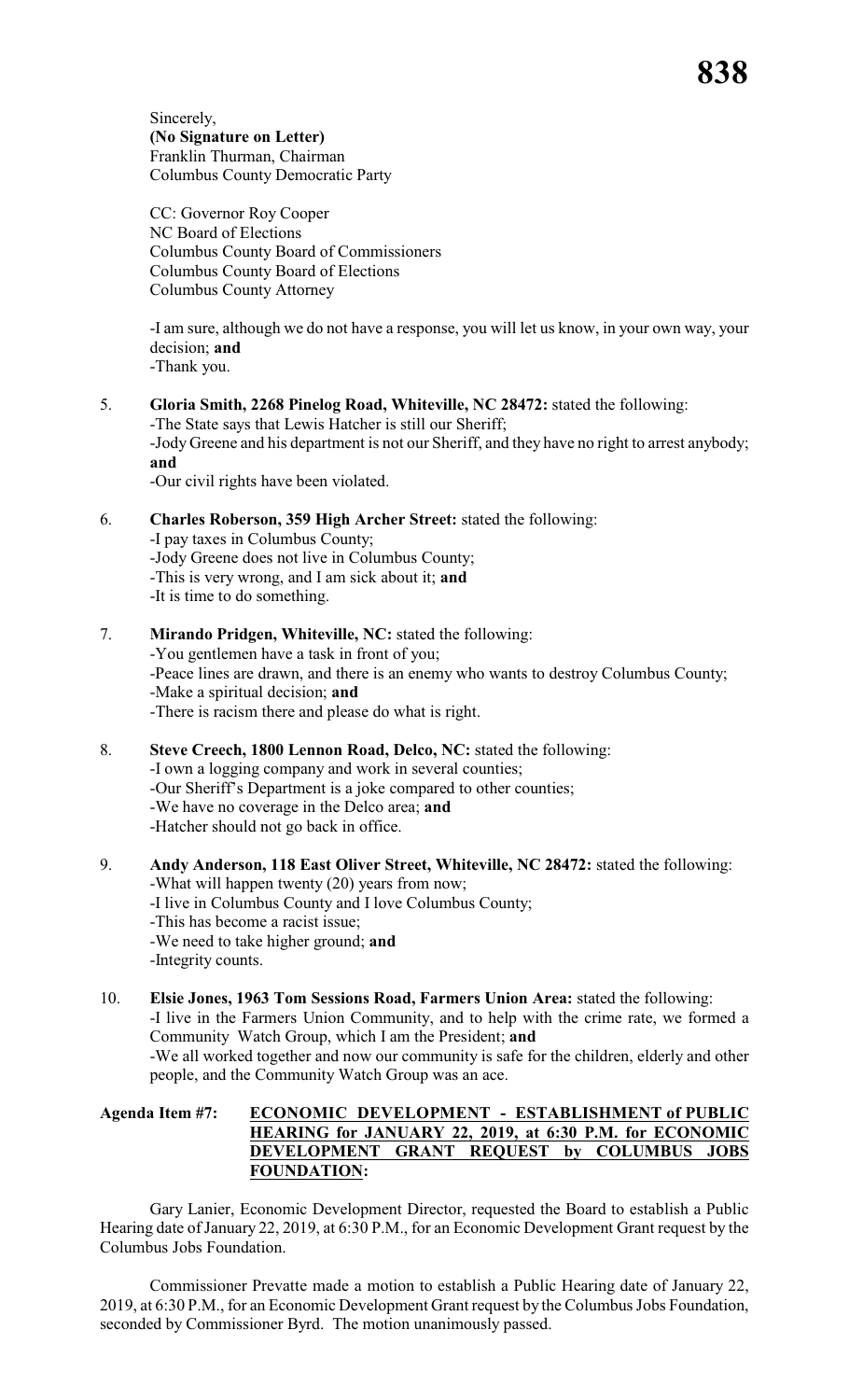## **Agenda Item #7A: FINANCE - APPROVAL of BUDGET AMENDMENT for SHERIFF'S OFFICE (ADD-ON):**

Bobbie Faircloth, Finance Director, requested Board approval of the following Budget Amendment for the Sheriff's Office.

| <b>TYPE</b>  | <b>ACCOUNT</b>   | <b>DETAILS</b>                | <b>AMOUNT</b> |
|--------------|------------------|-------------------------------|---------------|
| Expenditures | $10-4310-550000$ | Capital Outlay                | 32,160        |
|              | 10-4310-550000   | Capital Outlay-taxes and tags | 977           |
|              | 10-4310-512100   | <b>Salaries</b>               | (33, 137)     |

Commissioner McDowell made a motion to approve the Budget Amendment for the Sheriff's Office, seconded by Vice Chairman Russ. The motion unanimously passed.

#### **Agenda Item #8: COLUMBUS COUNTY SCHOOLS - LOCAL CONTROL of SCHOOL CALENDARS:**

Jonathan Williams, Interim Superintendent, Columbus County Schools, requested Board approval and adoption of the following Resolution Supporting Local Control of School Calendars.

# **RESOLUTION SUPPORTING LOCAL CONTROL of SCHOOL CALENDARS**

**WHEREAS,** the North Carolina General Statutes give local boards of education powers of supervision and control of local school systems; **and**

**WHEREAS,** local control over establishing school calendars is an integral component of school system supervision and administrative powers with which local boards of education have been vested; **and**

**WHEREAS,** in 2004 the North Carolina General Assembly seized control of setting school calendars and imposed a one-size-fits-all mandate on how school calendars are to be set; **and**

**WHEREAS,** the current one-size-fits-all school calendar start date is no earlier than the Monday closest to August 26 and the end date is no later than the Friday closes to June 11; **and**

**WHEREAS,** the State mandated late August start date means high schools do not complete the first semester until mid to late January; **and**

**WHEREAS,** the current law essentially requires high school students to take first semester exams after the winter break, which negatively impacts test scores, according to students and educators; **and**

**WHEREAS,** the second semester for high schools starts two (2) to three (3) weeks later than community colleges and universities; **and**

**WHEREAS,** superintendents report that the calendar misalignment makes it nearly impossible for high school students or recent winter graduates to take courses at a nearby community college or university during the second semester; **and**

**WHEREAS,** exams for Advanced Placement and International Baccalaureate classes are given on the same day nationwide, and the current calendar law shortens the amount of time North Carolina's students have to learn the material before test day; **and**

**WHEREAS,** it is well documented through multiple studies that children will experience a phenomenon known as summer learning loss, which has a disproportionate impact on low-income children; **and**

**WHEREAS,** long summer breaks can also negatively impact child nutrition, as low-income children who have access to regular meals at school through the free and reduced priced meal program may not have access to regular meals at home; **and**

**WHEREAS,** with little flexibility built into the calendar, scheduling make-up days is extremely challenging; **and**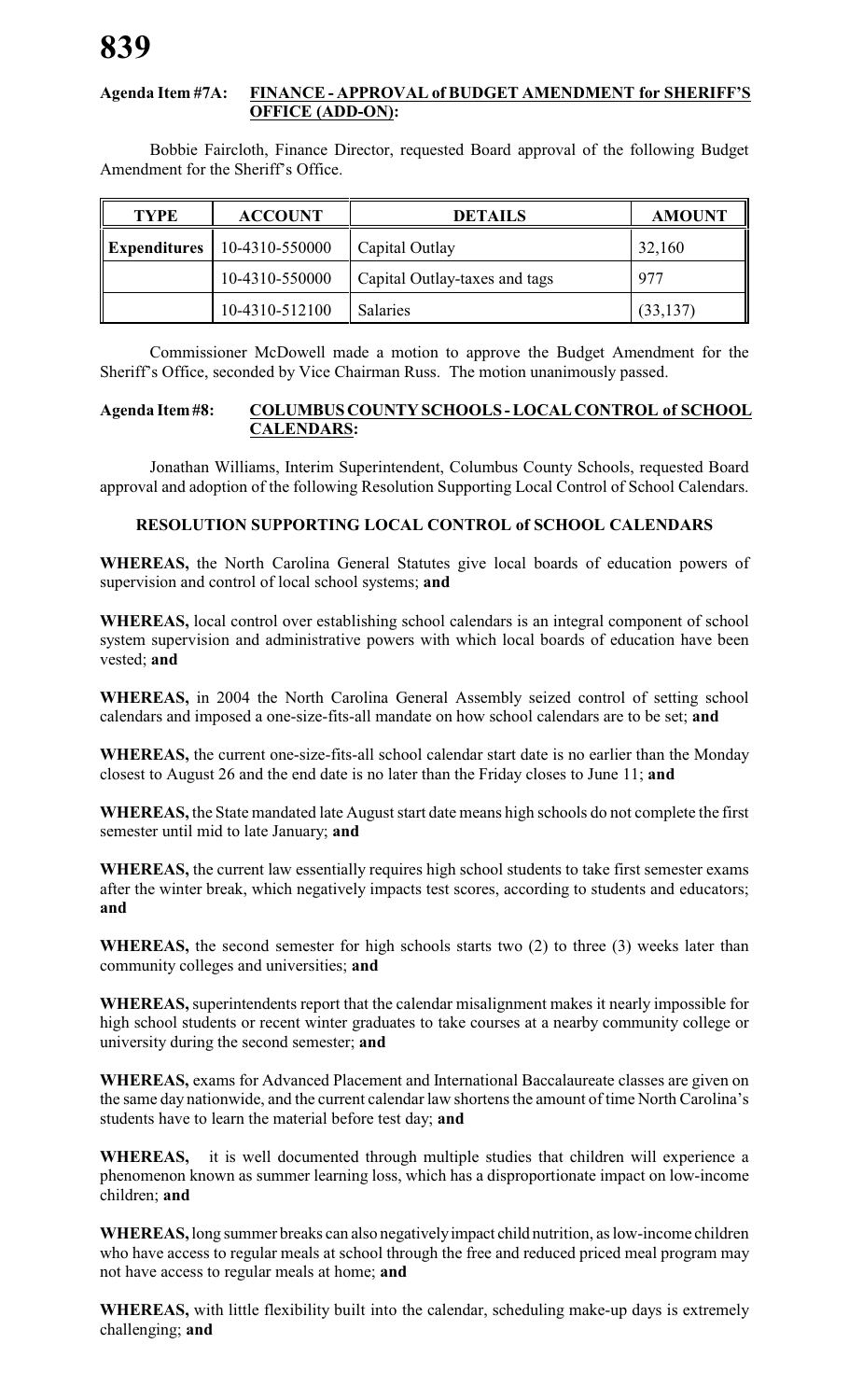**WHEREAS,** major hurricanes and severe winter snowstorms have caused the Columbus County Schools to miss twenty-two (22) school days over the past three (3) years; **and**

**WHEREAS,** Columbus County Schools were only able to make up eighteen (18) missed days over the past three (3) years; **and**

**WHEREAS,** fall sports and band begin August 1, schedules for extracurriculars have not changed to coincide with the State-mandated school calendar; **and**

**WHEREAS,** local boards of education are best equipped to understand the balancing act of meeting the community's needs and maximizing student success; **and**

**WHEREAS,** restoring local control of school calendars will allow local boards of education to best meet the calendar preferences of the families, educators, and businesses in our community while allowing for innovative experimental approaches to improve student achievement.

**NOW, THEREFORE, BE IT RESOLVED** the Columbus County Board of Education requests the Columbus County Board of County Commissioners pass a resolution in support of calendar flexibility.

**APPROVED and ADOPTED** this the  $7<sup>th</sup>$  day of January, 2019.

| /s/ TRENT BURROUGHS, Chairman    | /s/ P. EDWIN RUSS Vice Chairman      |
|----------------------------------|--------------------------------------|
| <b>S JEROME McMILLIAN</b>        | <b>S JAMES E. PREVATTE</b>           |
| $\mathcal{S}$ GILES E. BYRD      | /s/ RICKY BULLARD                    |
| s/ CHARLES T. McDOWELL           | <b>ATTESTED BY:</b>                  |
|                                  | /s/ JUNE B. HALL, Clerk to the Board |
| /s/ MICHAEL H. STEPHENS, Manager | /s/ AMANDA B. PRINCE, Attorney       |

Commissioner Prevatte made a motion to approve and adopt the Resolution Supporting Local Control of School Calendars, seconded by Commissioner Bullard. The motion unanimously passed.

#### **Agenda Item #9: JUVENILE CRIME PREVENTION COUNCIL - CERTIFICATION OF MEMBERSHIP LIST:**

Julie Strickland, Parks and Recreation Director, requested Board approval of the following membership list for the Juvenile Crime Prevention Council for the remainder of the 2018-2019 fiscal year.

### **JCPC MEMBERSHIP LIST**

| <b>SPECIFIED MEMBERS</b>                                                              | <b>NAME</b>                                 |
|---------------------------------------------------------------------------------------|---------------------------------------------|
| <b>School Superintendent or Designee</b>                                              | Jonathan Williams, Dr. Heather Piggott      |
| <b>Chief of Police</b>                                                                | <b>VACANT</b>                               |
| <b>Local Sheriff or Designee</b>                                                      | <b>Steadman Jody Greene, Dewayne Barnes</b> |
| <b>District Attorney or Designee</b>                                                  | <b>John David, Courtney Stanford</b>        |
| <b>Chief Court Counselor or Designee</b>                                              | <b>Lance Britt, Joey Todd</b>               |
| Director, AMH/DD/SA, or Designee                                                      | David Tart, Dena Hamilton                   |
| <b>Director DSS or Designee</b>                                                       | Al McKenzie, LaShawn Grate                  |
| <b>County Manager or Designee</b>                                                     | <b>Mike Stephens, Stuart Carol</b>          |
| <b>Substance Abuse Professional</b>                                                   | <b>Rickie Rouse</b>                         |
| <b>Member of Faith Community</b>                                                      | <b>Buddy Seay</b>                           |
| <b>County Commissioner</b>                                                            | <b>Jerome McMillian</b>                     |
| Two Persons under age 18 (State Youth<br><b>Council Representative, if available)</b> | Isabella M. Hopkins<br><b>VACANT</b>        |
| <b>Juvenile Defense Attorney</b>                                                      | <b>Tabitha Etheridge</b>                    |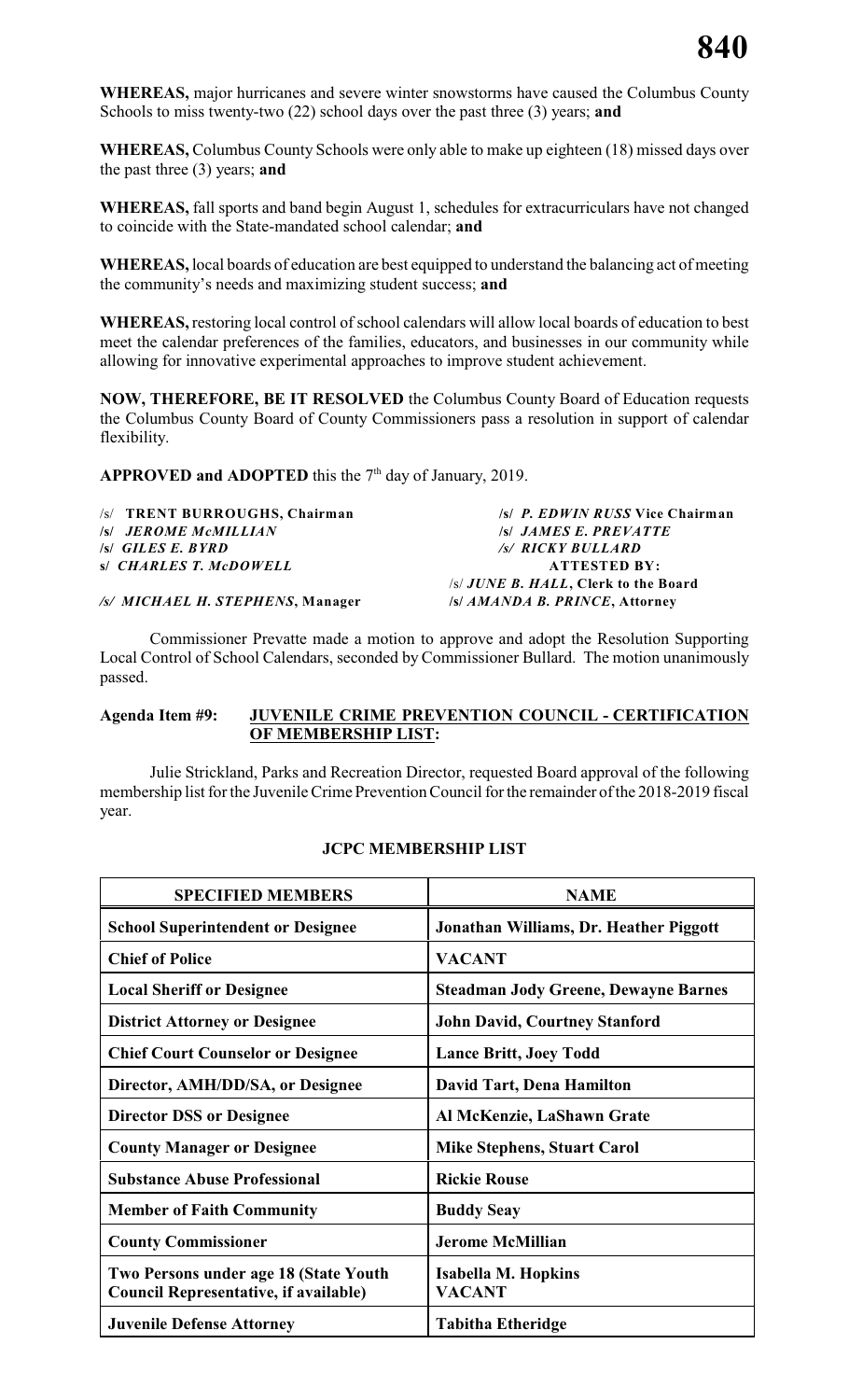| <b>Chief District Judge or Designee</b>    | <b>William Fairley</b>               |
|--------------------------------------------|--------------------------------------|
| <b>Member of Business Community</b>        | <b>Terry Mann</b>                    |
| <b>Local Health Director or Designee</b>   | <b>Kim Smith, Yvonne Richardson</b>  |
| Rep. United Way/other non-profit           | <b>Greta Sellers</b>                 |
| <b>Representative/Parks and Recreation</b> | <b>Julie Strickland</b>              |
| <b>County Commissioner Appointee</b>       | <b>Vacant - District I</b>           |
| <b>County Commissioner Appointee</b>       | <b>Heather Dowless - District II</b> |
| <b>County Commissioner Appointee</b>       | <b>Crystal Young - District III</b>  |
| <b>County Commissioner Appointee</b>       | <b>Nancy Sigmon - District IV</b>    |
| <b>County Commissioner Appointee</b>       | <b>Vacant - District V</b>           |
| <b>County Commissioner Appointee</b>       | <b>Kelly Cribb - District VI</b>     |
| <b>County Commissioner Appointee</b>       | Dr. Darin Moore - District VII       |

Commissioner Prevatte made a motion to approve the membership list for the Juvenile Crime Prevention Council for the remainder of the 2018-2019 fiscal year, seconded by Commissioner McDowell. The motion unanimously passed.

## **Agenda Item #10: SOLID WASTE - GRINDING MATERIAL AT TRANSFER STATION and HAULING OFF:**

Harold Nobles, Solid Waste Director, requested Board approval of the low bidder, T.F.R. Enterprises, Incorporated, from the following bidders list.

| <b>COMPANY</b>                   | <b>AMOUNT</b>                                       |                       |  |  |
|----------------------------------|-----------------------------------------------------|-----------------------|--|--|
| T.F.R. Enterprises, Inc.         | Grind Organic Material                              | \$2.95 cubic yard     |  |  |
|                                  | Haul Off Material                                   | \$5.00 cubic yard     |  |  |
| <b>American Property Experts</b> | Grind and Leave the Chips                           | \$53,000.00           |  |  |
|                                  | Grind and Haul the Chips                            | \$80,000.00           |  |  |
| <b>Rufus Young Construction</b>  | Grinding of Storm Debris                            | \$5.00 per cubic yard |  |  |
|                                  | Hauling and disposal of chips \$5.00 per cubic yard |                       |  |  |

Commissioner McDowell made a motion to approve T.F.R. Enterprises, Incorporated as the low bidder for grinding material at the transfer station and hauling off, seconded by Commissioner Bullard. The motion unanimously passed.

# **Agenda Item #12: PROCLAMATION - LAW ENFORCEMENT APPRECIATION WEEK:**

June B. Hall, Clerk to the Board, requested Board approval and adoption of the following Law Enforcement Appreciation Week Proclamation.

# **LAW ENFORCEMENT APPRECIATION WEEK PROCLAMATION**

**WHEREAS,** from the beginning of this Nation, law enforcement officers have played an important role in safeguarding the rights and freedoms which are guaranteed by the Constitution and in protecting the lives and property of our citizens; **and**

**WHEREAS,** through constant application of new procedures and techniques, such officers are becoming more efficient in their enforcement of our laws; **and**

**WHEREAS,** it is important that our people know and understand the problems, duties and responsibilities of their law enforcement departments and the necessity for cooperating with them in maintaining law and order; **and**

**WHEREAS,** it is fitting and proper that we express our gratitude for the dedicated service and courageous deeds of law enforcement officers and for the contributions they have made to the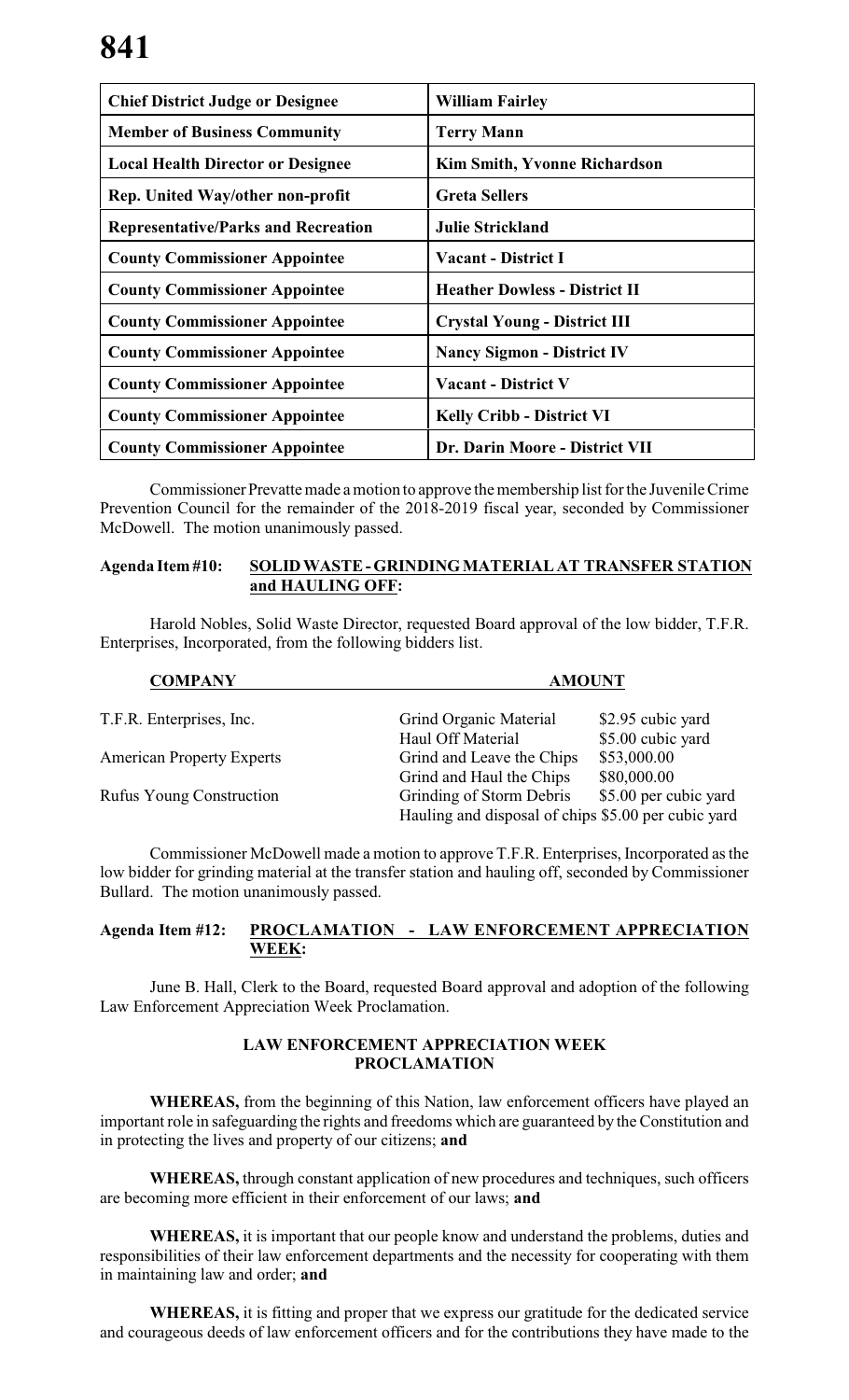security and well-being of all our people; **and**

**NOW, THEREFORE, BE IT PROCLAIMED** Law Enforcement Appreciation Week begins on January 07, 2019, in honor of those peace officers who, through their courageous deeds, have lost their lives or have become disabled in the performance of duty.

# **APPROVED and ADOPTED** this the  $7<sup>th</sup>$  day of January, 2019.

### **COLUMBUS COUNTY BOARD OF COMMISSIONERS**

| /s/ TRENT BURROUGHS, Chairman            | /s/ P. EDWIN RUSS, Vice Chairman           |
|------------------------------------------|--------------------------------------------|
| <b>S JEROME MCMILLIAN</b>                | <b>SSI JAMES E. PREVATTE</b>               |
| $\mathcal{S}$ GILES E. BYRD              | /s/ RICKY BULLARD                          |
| <b>SSI CHARLES T. McDOWELL</b>           | <i>ATTESTED BY:</i>                        |
|                                          | <i>s JUNE B. HALL</i> , Clerk to the Board |
| /s/ <i>MICHAEL H. STEPHENS</i> . Manager | /s/ <i>AMANDA B. PRINCE</i> , Attorney     |

Commissioner Russ made a motion to approve and adopt the Law Enforcement Appreciation Week Proclamation, seconded by Commissioner Byrd. The motion unanimously passed.

### **Agenda Item #12: APPOINTMENT - RIEGELWOOD SANITARY DISTRICT:**

Ronald McPherson, Chairman, requested Board appointment of Kenneth H. Myers to the Riegelwood Sanitary District to replace Earl Brown whose elected term does not end until 2020.

Commissioner Byrd made a motion to appoint Kenneth H. Myers to the Riegelwood Sanitary District to replace Earl Brown whose elected term does not end until 2020, seconded by Vice Chairman Russ. The motion unanimously passed.

## **Agenda Item #13: APPOINTMENTS - COMMITTEE/BOARDS:**

June B. Hall, Clerk to the Board, requested the following appointments/reappointments/replacements be made to the following boards/committees.

| <b>COMMITTEE</b>                                              | ZONE/<br><b>EB</b>      | PERSON(S)                                                  | <b>EXPIR.</b><br><b>DATE</b>         | <b>BOARD</b><br><b>ACTION</b>            |
|---------------------------------------------------------------|-------------------------|------------------------------------------------------------|--------------------------------------|------------------------------------------|
| <b>Emergency Communications</b><br><b>Oversight Committee</b> | I<br>VI                 | Thurman Roseboro<br>Deuce Niven                            | 12/2018<br>12/2018                   | Cecil Barnhill<br>Lynn Phipps            |
| Health (Board of)                                             | III                     | George Floyd                                               | $12 - 31 -$<br>2018                  | Re-Appoint                               |
| Nursing Home Community Advisory<br>Committee                  | EB                      | Naomi Ward -<br><b>Resigned-</b><br>-5 Vacancies-          | $11-05-$<br>2018<br>-----            | No Action                                |
| Parks and Recreation                                          | I<br>VI<br>VII          | Clarence H. Williams<br>Worley T. Edwards<br>Melissa Jones | 12/2018<br>12/2018<br>12/2018        | Re-Appoint<br><b>HOLD</b><br><b>HOLD</b> |
| Planning Board                                                | I<br>III                | Franklin Thurman<br>Marshall Nichols                       | $09-30-$<br>2018<br>$09-30-$<br>2018 | Rodney<br>Singletary<br>Re-Appoint       |
| Columbus County Board of<br>Adjustments                       | $\overline{\mathsf{V}}$ | Ronald Ward (Do not<br>re-appoint)                         | <b>Not</b><br>Listed                 | Jimmy Hewett                             |
| <b>Tourism Development Authority</b>                          | T<br>VI                 | Amber Bellamy<br><b>Chandler Worley</b>                    | 12/2018<br>12/2018                   | Re-Appoint<br><b>HOLD</b>                |
| Whiteville (City of) Zoning Board of<br>Adjustment            | EB                      | -Vacancy-ETJ                                               |                                      | <b>HOLD</b>                              |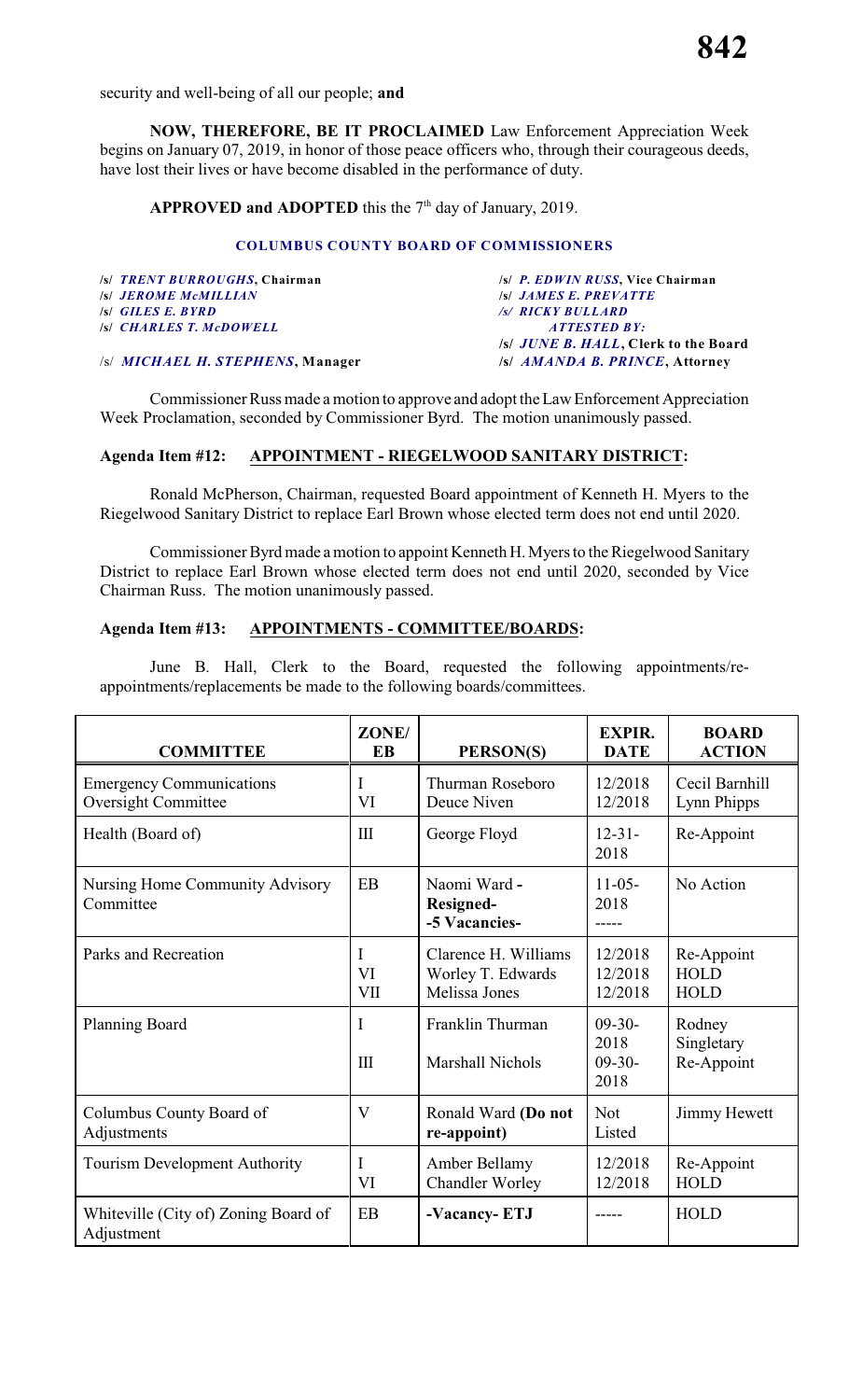# **RECESS REGULAR SESSION and enter into COMBINATION MEETING of COLUMBUS COUNTY WATER and SEWER DISTRICTS I, II, III, IV and V BOARD MEETING:**

At 7:16 P.M., Commissioner Bullard made a motion to recess Regular Session and enter into a **combination meeting** of Columbus County Water and Sewer Districts I, II, III, IV and V Board Meeting, seconded by Commissioner Prevatte. The motion unanimously passed.

# **Agenda Item #14: COLUMBUS COUNTY WATER SEWER DISTRICTS I, II, III, IV and V - APPROVAL of BOARD MEETING MINUTES:**

December 03, 2018 **Combination Meeting** of Columbus County Water and Sewer Districts I, II, III, IV and V Board Meeting **(5 sets)**

This information will be recorded in Minute Book Number 2 for each Water District, respectively.

## **ADJOURN COMBINATION MEETING of COLUMBUS COUNTY WATER and SEWER DISTRICTS I, II, III, IV and V BOARD MEETING**

At 7:17 P.M., Vice Chairman Russ made a motion to recess the **combination meeting** of Columbus County Water and Sewer Districts I, II, III, IV and V Board, seconded by Commissioner Prevatte. The motion unanimously passed.

### **Agenda Item #15: CONSENT AGENDA ITEMS:**

Commissioner Byrd made a motion to approve the following Consent Agenda Items, seconded by Commissioner McDowell. The motion unanimously passed.

| <b>TYPE</b>         | <b>ACCOUNT</b> | <b>DETAILS</b>                          | <b>AMOUNT</b> |
|---------------------|----------------|-----------------------------------------|---------------|
| <b>Expenditures</b> | 14-4311-529904 | Electronic Surveillance                 | 4,613         |
| <b>Revenues</b>     | 14-3431-432002 | <b>Controlled Substance Revenue</b>     | 4,613         |
| <b>Expenditures</b> | 10-5301-533001 | <b>LEIAP</b> Expenditures               | 81,300        |
|                     | 10-5301-549710 | <b>Family Reunification</b>             | (2,117)       |
| <b>Revenues</b>     | 10-3530-432515 | <b>LEIAP</b> Expenditures               | 81,300        |
|                     | 10-3530-432525 | <b>Family Reunification</b>             | (2,117)       |
| <b>Expenditures</b> | 43-7116-598002 | Close out of Water District III Project | 39,074        |
|                     | 35-7112-598032 | Close out of Water District II Project  | 58,973        |
| <b>Revenues</b>     | 43-3712-399100 | Fund Balance Appropriated               | 39,074        |
|                     | 35-3714-499105 | <b>Fund Balance Appropriated</b>        | 58,973        |
| <b>Expenditures</b> | 10-4310-550000 | Capital Outlay                          | 32,160        |
|                     | 10-4310-550000 | capital Outlay - taxes and tags         | 977           |
|                     | 10-4310-512100 | Salaries                                | (33, 137)     |

### A. **Budget Amendments:**

### B. **Tax Refunds and Releases:**

| \$0.00       |
|--------------|
| \$2,712.00   |
| Bill#: 1034  |
|              |
| \$736.17     |
| \$736.17     |
| Bill#: 92234 |
|              |
| \$1,118.15   |
| \$1,145.93   |
|              |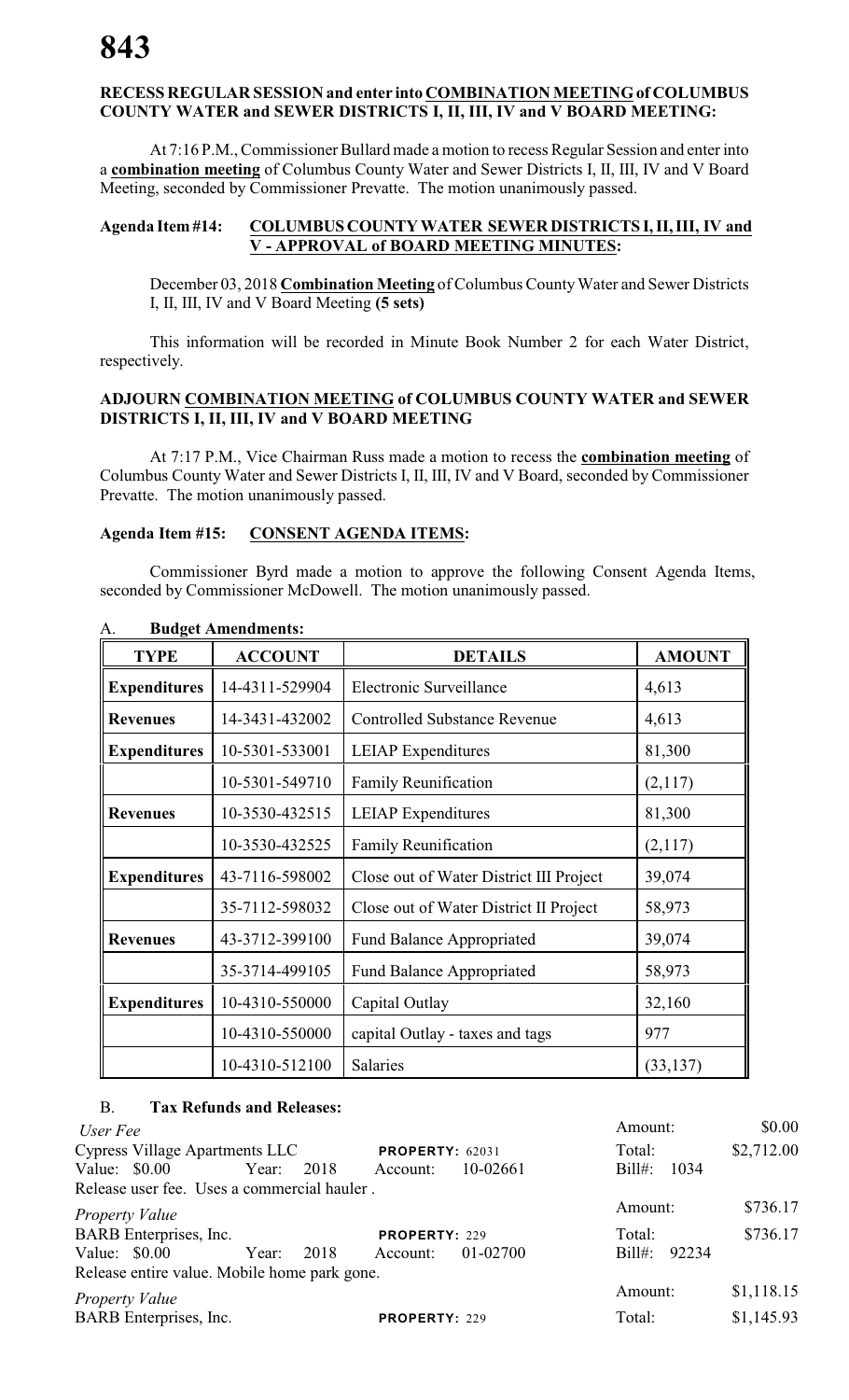| Value: \$1,992,100.00 Year: 2018 Account:<br>01-02700                                                            | 92234<br>$Bill#$ :                 |
|------------------------------------------------------------------------------------------------------------------|------------------------------------|
| Release entire value. Mobile home park gone.                                                                     | \$280.14<br>Amount:                |
| Property Value<br>Cartrette, Shannon D & Casandra H<br>PROPERTY: 87463                                           | \$314.94<br>Total:                 |
| Value: \$41,800.00<br>Year:<br>2018<br>09-03956<br>Account:                                                      | Bill#: 98560                       |
| Release entire value. Sold 2018. Release Roseland Fire(27.84) release Columbus                                   |                                    |
| Rescue(6.96)                                                                                                     |                                    |
| Property Value                                                                                                   | Amount:<br>\$306.91                |
| Floyd, Joe (Heirs)<br><b>PROPERTY: 21091</b>                                                                     | \$306.91<br>Total:                 |
| Value: \$6,000.00<br>$11 - 18$<br>Year:<br>Account:<br>12-08360                                                  | Bill#: 99999                       |
| Release value sold at tax sale. Release Evergreen Fire(30.60) release Columbus<br>Rescue(7.60)                   |                                    |
| Property Value                                                                                                   | Amount:<br>\$382.87                |
| Goodman, Christine & Jesse<br><b>PROPERTY: 21168</b>                                                             | \$454.41<br>Total:                 |
| Value: \$5,200.00<br>Year:<br>$09-17$<br>Account:<br>12-09580                                                    | Bill#: 99999                       |
| Release entire value. Sold at tax sale for legal fees. Release Evergreen Fire(40.36) release                     |                                    |
| Columbus Rescue $(9.76)$ release Water II $(21.42)$                                                              |                                    |
| Property Value                                                                                                   | \$490.62<br>Amount:                |
| Kinlaw, David (Jr)<br>PROPERTY: 84313                                                                            | \$575.34<br>Total:                 |
| Value: \$9,800.00<br>Year:<br>$12 - 18$<br>07-04012<br>Account:                                                  | Bill#:<br>99999                    |
| Release entire value. Sold at tax sale for legal fees. Release Yam City(70.60) release<br>Columbus Rescue(14.12) |                                    |
| Property Value                                                                                                   | Amount:<br>\$1,207.04              |
| Kinlaw, David ETAL<br><b>PROPERTY: 75396</b>                                                                     | Total:<br>\$2,472.04               |
| Value: \$30,300.00<br>Year: 13-18<br>Account:<br>07-10007                                                        | $Bill#$ :<br>99999                 |
| Release entire value. Sold at tax sale home unliveable. Release Yam City Fire(181.80)                            |                                    |
| release Columbus Rescue(36.36)                                                                                   |                                    |
| Property Value                                                                                                   | \$459.94<br>Amount:                |
| Mack, Mary A (Heirs)<br><b>PROPERTY: 14635</b>                                                                   | \$499.60<br>Total:                 |
| Value: \$6,000.00<br>Year:<br>$09-18$<br>08-11700<br>Account:                                                    | $Bill#$ :<br>9999                  |
| Release entire value. Sold at tax sale. Release East Columbus Fire(27.10) release<br>Columbus Rescue(12.56)      |                                    |
| Property Value                                                                                                   | \$84.12<br>Amount:                 |
| Norris, Hollon M.<br><b>PROPERTY: 11890</b>                                                                      | Total:<br>\$94.54                  |
| Value: \$42,700.00<br>Year:<br>2018<br>06-27820<br>Account:                                                      | Bill#: 24130                       |
| Release value. Acreage to high. Release Roseland Fire(8.36) release Columbus                                     |                                    |
| Rescue(2.06)                                                                                                     |                                    |
| Refunds                                                                                                          | \$0.00<br>Amount:                  |
| Malpass, Ashford Gene<br>PROPERTY: 28876                                                                         | \$200.00<br>Total:                 |
| Value: \$0.00<br>Year:<br>2018<br>15-25340<br>Account:                                                           | Bill#:<br>18989                    |
| Refund user fee. Can picked up.                                                                                  |                                    |
| Refunds                                                                                                          | \$0.00<br>Amount:                  |
| Martinez, Roberto Jaimes<br><b>PROPERTY: 29169</b>                                                               | \$19.35<br>Total:                  |
| Value: \$0.00<br>Year:<br>2018<br>15-02330<br>Account:                                                           | $Bill#$ :<br>19518                 |
| Refund portion of user fee.                                                                                      | \$0.00<br>Amount:                  |
| Refunds                                                                                                          |                                    |
| Simmons, Bruce Junior<br><b>PROPERTY: 16791</b>                                                                  | \$200.00<br>Total:                 |
| Value: \$0.00<br>2018<br>Year:<br>09-26198<br>Account:<br>Refund user fee. Dbilled.                              | Bill#:<br>30887                    |
|                                                                                                                  | Amount:<br>\$0.00                  |
| Refunds                                                                                                          |                                    |
| Spivey, Sherwood & Corrie C<br><b>PROPERTY: 12048</b><br>Value: \$0.00<br>2018<br>Year:<br>06-35471<br>Account:  | \$200.00<br>Total:<br>Bill#: 33492 |
| Refund user fee. Double billed.                                                                                  |                                    |
|                                                                                                                  | Amount:<br>\$0.00                  |
| User Fee<br>Boswell, Gerald Glenn<br>PROPERTY: 483                                                               | \$200.00<br>Total:                 |
| 2018<br>Value: \$0.00<br>Year:<br>01-08420<br>Account:                                                           | Bill#: 94792                       |
| Release user fee. Dbilled.                                                                                       |                                    |
| User Fee                                                                                                         | Amount:<br>\$0.00                  |
| Bravo, Rosalia & Crisford<br>PROPERTY: 89164                                                                     | \$200.00<br>Total:                 |
| 2018<br>Value: \$0.00<br>Year:<br>11-01414<br>Account:                                                           | Bill#: 95197                       |
| Release user fee. Dbilled.                                                                                       |                                    |
| User Fee                                                                                                         | Amount:<br>\$0.00                  |
|                                                                                                                  |                                    |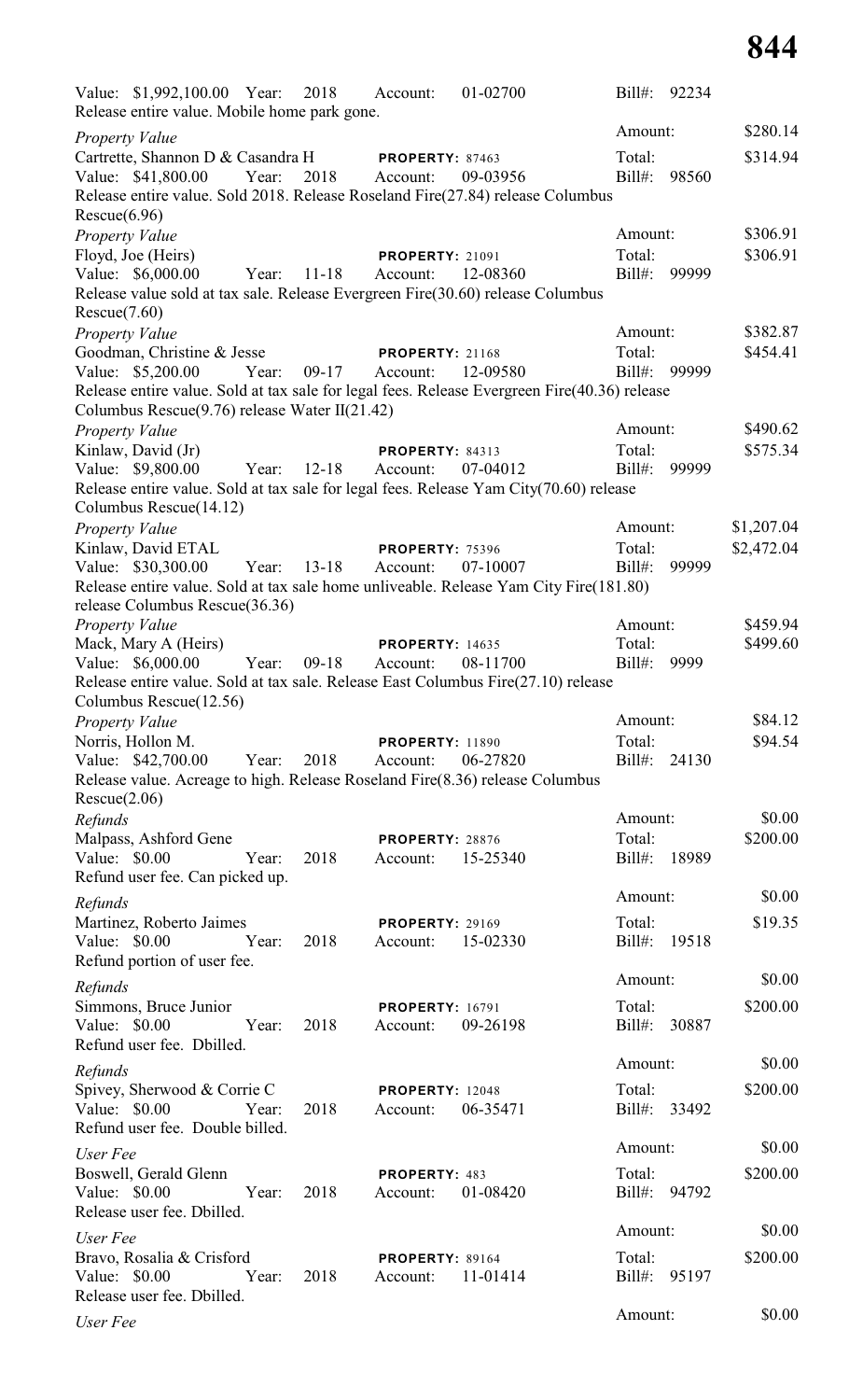| Butler, William Shannon<br>Value: \$0.00<br>Year:<br>Release user fee. Uses a commercial hauler                  | <b>PROPERTY: 25349</b><br>2018<br>Account:<br>13-03316 | Total:<br>$Bill#$ :              | \$200.00<br>97175  |
|------------------------------------------------------------------------------------------------------------------|--------------------------------------------------------|----------------------------------|--------------------|
| User Fee<br>Cain, Mary Carroll & Chester Lee                                                                     | PROPERTY: 97792                                        | Amount:<br>Total:                | \$0.00<br>\$200.00 |
| Value: $$0.00$<br>Year:<br>Release user fee. Vacant                                                              | 2018<br>15-04410<br>Account:                           | Bill#: 97433                     |                    |
| User Fee                                                                                                         |                                                        | Amount:                          | \$0.00             |
| Carper, Michael Kenneth<br>Value: \$0.00<br>Year:<br>Release user fee. Has a dumpster                            | PROPERTY: 00000<br>2018<br>11-00325<br>Account:        | Total:<br>Bill#: 98060           | \$113.00           |
| User Fee                                                                                                         |                                                        | Amount:                          | \$0.00             |
| Carter, Irene<br>Value: \$0.00<br>Year:<br>Release user fee. Vacant.                                             | PROPERTY: 00000<br>2018<br>14-03295<br>Account:        | Total:<br>Bill#: 98187           | \$200.00           |
| User Fee                                                                                                         |                                                        | Amount:                          | \$0.00             |
| Cotton, Martha(Cribb)<br>Value: \$0.00<br>Year:<br>Release user fee. Dbilled.                                    | PROPERTY: 00000<br>2018<br>09-04990<br>Account:        | Total:<br>Bill#:<br>165          | \$200.00           |
| User Fee                                                                                                         |                                                        | Amount:                          | \$0.00             |
| Deal, Daisy Lee & Gary Dean<br>Value: \$0.00<br>Year:<br>Release user fee. Vacant.                               | PROPERTY: 00000<br>2018<br>12-06414<br>Account:        | Total:<br>Bill#:                 | \$400.00<br>99999  |
| User Fee                                                                                                         |                                                        | Amount:                          | \$0.00             |
| Dennis, Garrie & Pauline M.<br>Value: \$0.00<br>Year:<br>Release user fees Vacant                                | PROPERTY: 78184<br>2018<br>13-10368<br>Account:        | Total:<br>$Bill#$ :              | \$400.00<br>1831   |
| User Fee                                                                                                         |                                                        | Amount:                          | \$0.00             |
| Dennis, Pauline<br>Value: \$0.00<br>Year:<br>Release user fees Vacant                                            | <b>PROPERTY: 26030</b><br>2018<br>13-10370<br>Account: | Total:<br>$Bill#$ :              | \$200.00<br>1839   |
| User Fee                                                                                                         |                                                        | Amount:                          | \$0.00             |
| Dickens'sisters Family Limited Partnership PROPERTY: 1234<br>Value: \$0.00<br>Year:<br>Release user fee. Vacant. | 2018<br>Account:<br>01-07493                           | Total:<br>Bill#: 2007            | \$200.00           |
| User Fee                                                                                                         |                                                        | Amount:                          | \$0.00             |
| Duncan, Luther Calvin<br>Value: \$0.00<br>Year:                                                                  | <b>PROPERTY: 81387</b>                                 | Total:                           | \$200.00           |
| Release user fee Dbilled                                                                                         | 2018<br>05-01960<br>Account:                           | Bill#: 2715                      |                    |
| User Fee<br>Fowler, Ricky G<br>Value: \$0.00<br>Year:                                                            | PROPERTY: 00000<br>2018<br>09-03029<br>Account:        | Amount:<br>Total:<br>Bill#: 5713 | \$0.00<br>\$200.00 |
| Release user fee. Vacant                                                                                         |                                                        | Amount:                          | \$0.00             |
| User Fee<br>Freeman, Clifford<br>Value: \$0.00<br>Year:<br>Release user fee.                                     | <b>PROPERTY: 28266</b><br>2018<br>15-14621<br>Account: | Total:<br>Bill#: 5924            | \$200.00           |
| User Fee                                                                                                         |                                                        | Amount:                          | \$0.00             |
| Godwin Terry Lynn & Kevin Dewayne PROPERTY: 85309<br>Year: 2018<br>Value: \$0.00<br>Release user fee. Vacant     | Account:<br>09-10823                                   | Total:<br>Bill#: 7533            | \$200.00           |
| User Fee                                                                                                         |                                                        | Amount:                          | \$0.00             |
| Gore, Ricky Dean & Teresa Ann<br>Value: \$0.00<br>Year:<br>Release user fees. Vacant.                            | <b>PROPERTY: 91883</b><br>2018<br>01-00461<br>Account: | Total:<br>Bill#: 8224            | \$400.00           |
| User Fee                                                                                                         |                                                        | Amount:                          | \$0.00             |
| Graham, JJ<br>Value: \$0.00<br>Year:<br>Release user fee. Vacant.                                                | <b>PROPERTY: 96919</b><br>2018<br>08-05458<br>Account: | Total:<br>Bill#: 8639            | \$200.00           |
| User Fee<br>Grange, Benjamin                                                                                     | <b>PROPERTY: 28390</b>                                 | Amount:<br>Total:                | \$0.00<br>\$400.00 |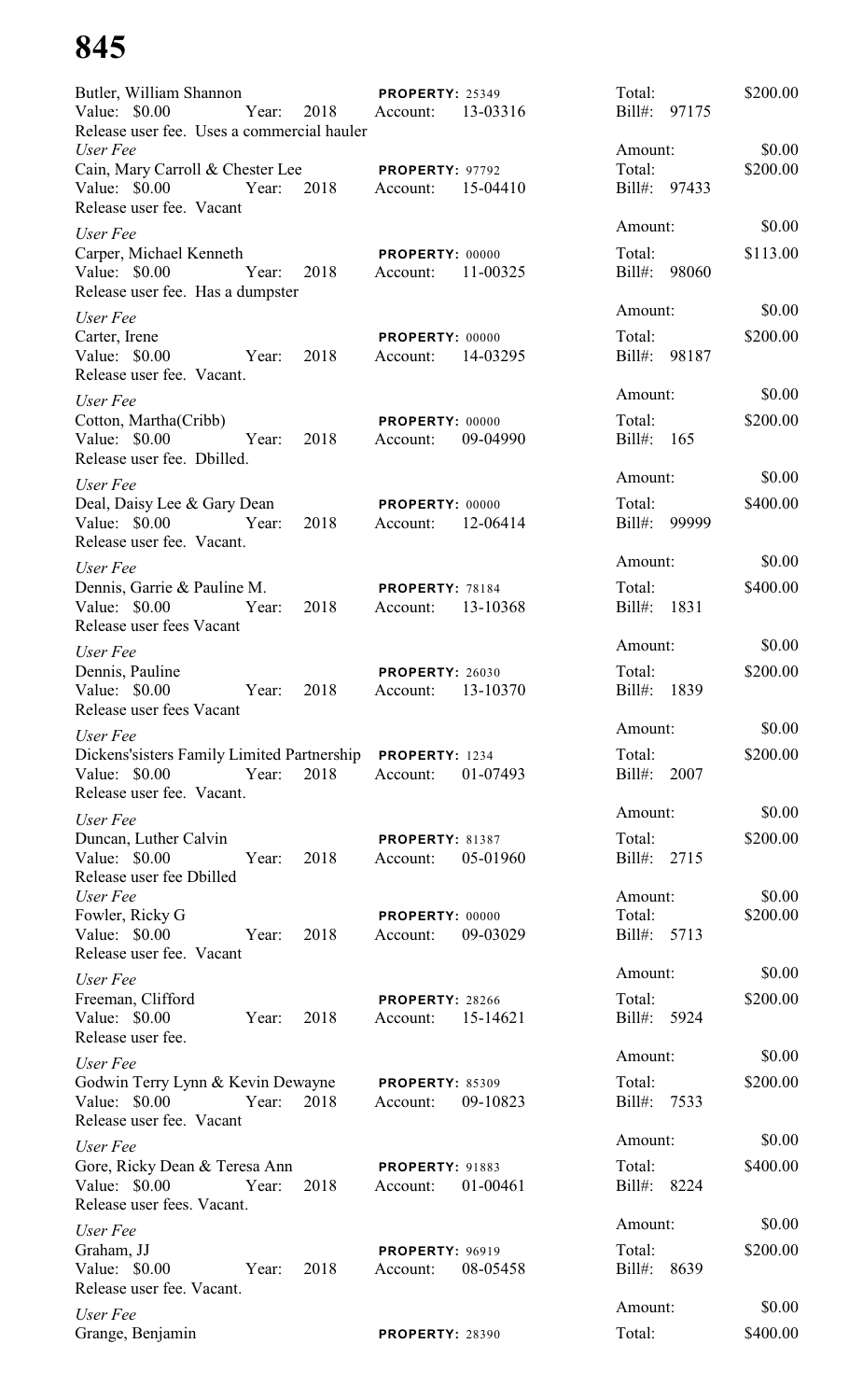| Value: $$0.00$<br>Release user fees. Vacant.                                                         | Year:      | 2018 | Account:                             | 15-02062 | $Bill#$ :<br>8950            |                    |
|------------------------------------------------------------------------------------------------------|------------|------|--------------------------------------|----------|------------------------------|--------------------|
| User Fee                                                                                             |            |      |                                      |          | Amount:                      | \$0.00             |
| Hardee, Mitchell Edward & Sandra Suggs<br>Value: \$0.00<br>Release user fee. Vacant                  | Year:      | 2018 | <b>PROPERTY: 92025</b><br>Account:   | 07-00829 | Total:<br>$Bill#$ :<br>10206 | \$200.00           |
| User Fee                                                                                             |            |      |                                      |          | Amount:                      | \$0.00             |
| Henry O Milligan Revocable Trust & Lou<br>Value: \$0.00<br>Release user fee. Vacant.                 | Year:      | 2018 | <b>PROPERTY: 77494</b><br>Account:   | 07-03623 | Total:<br>$Bill#$ :<br>11437 | \$200.00           |
| User Fee                                                                                             |            |      |                                      |          | Amount:                      | \$0.00             |
| Holloman, Alton James<br>Value: \$0.00<br>Release user fee. Unliveable                               | Year:      | 2017 | PROPERTY: 00000<br>Account:          | 11-13358 | Total:<br>Bill#:<br>68830    | \$203.00           |
| User Fee<br>Hughes, Timothy Dale & Dana Lynn                                                         |            |      | <b>PROPERTY: 20097</b>               |          | Amount:<br>Total:            | \$0.00<br>\$200.00 |
| Value: $$0.00$<br>Release user fee. Vacant                                                           | Year:      | 2018 | Account:                             | 11-04112 | Bill#: 13307                 |                    |
| User Fee                                                                                             |            |      |                                      |          | Amount:                      | \$0.00             |
| James A Cartrette Family Trust<br>Value: \$0.00<br>Release user fee.                                 | Year:      | 2018 | PROPERTY: 23834<br>Account:          | 13-01054 | Total:<br>Bill#:<br>14400    | \$200.00           |
| User Fee                                                                                             |            |      |                                      |          | Amount:                      | \$0.00             |
| Kelly, Marie W<br>Value: \$0.00<br>Release user fee. Dbilled                                         | Year:      | 2018 | <b>PROPERTY: 15187</b><br>Account:   | 08-04453 | Total:<br>Bill#: 15971       | \$200.00           |
| User Fee                                                                                             |            |      |                                      |          | Amount:                      | \$0.00             |
| Lennon, G Dallas<br>Value: \$0.00<br>Release user fee. Vacant                                        | Year:      | 2018 | PROPERTY: 00000<br>Account:          | 15-23520 | Total:<br>Bill#:<br>17278    | \$200.00           |
| User Fee                                                                                             |            |      |                                      |          | Amount:                      | \$0.00             |
| Livingston Beatrice<br>Value: \$0.00<br>Release user fee. Vacant                                     | Year: 2018 |      | PROPERTY: 00000<br>Account:          | 10-02443 | Total:<br>Bill#: 17939       | \$113.00           |
| User Fee                                                                                             |            |      |                                      |          | Amount:                      | \$0.00             |
| Long, Elizabeth H & Dianne H Horne $\&$ PROPERTY: 7109<br>Value: \$0.00<br>Release user fee. Vacant. | Year:      | 2018 | Account:                             | 03-00204 | Total:<br>Bill#: 18200       | \$200.00           |
| User Fee                                                                                             |            |      |                                      |          | Amount:                      | \$0.00             |
| Long, Elizabeth W<br>Value: \$0.00<br>Release user fee. Dbilled.                                     | Year:      | 2018 | PROPERTY: 26765<br>Account: 14-09437 |          | Total:<br>Bill#: 18201       | \$200.00           |
| User Fee                                                                                             |            |      |                                      |          | Amount:                      | \$0.00             |
| Long, Michael Dean & Shenna<br>Value: \$0.00<br>Release user fee. Vacant.                            | Year:      | 2018 | PROPERTY: 7212<br>Account:           | 03-04641 | Total:<br>Bill#: 18373       | \$200.00           |
| User Fee                                                                                             |            |      |                                      |          | Amount:                      | \$0.00             |
| Luna Jose Ruvio<br>Value: \$0.00<br>Release user fee. Dbilled                                        | Year:      | 2018 | PROPERTY: 87644<br>Account: 06-01431 |          | Total:<br>Bill#: 18765       | \$200.00           |
| User Fee                                                                                             |            |      |                                      |          | Amount:                      | \$0.00             |
| Marsha Milligan Trust<br>Value: \$0.00<br>Release user fee. Vacant.                                  | Year:      | 2018 | <b>PROPERTY: 11700</b><br>Account:   | 06-03909 | Total:<br>Bill#: 19359       | \$200.00           |
| User Fee                                                                                             |            |      |                                      |          | Amount:                      | \$0.00             |
| MCKnight, William James<br>Value: \$0.00<br>Release user fee. Vacant.                                | Year:      | 2018 | PROPERTY: 88540<br>Account:          | 01-03518 | Total:<br>Bill#: 20503       | \$200.00           |
| User Fee                                                                                             |            |      |                                      |          | Amount:                      | \$0.00             |
| McPherson, Janice Maxine<br>Value: \$0.00 Year: 2018                                                 |            |      | <b>PROPERTY: 88137</b><br>Account:   | 09-00446 | Total:<br>Bill#: 21036       | \$200.00           |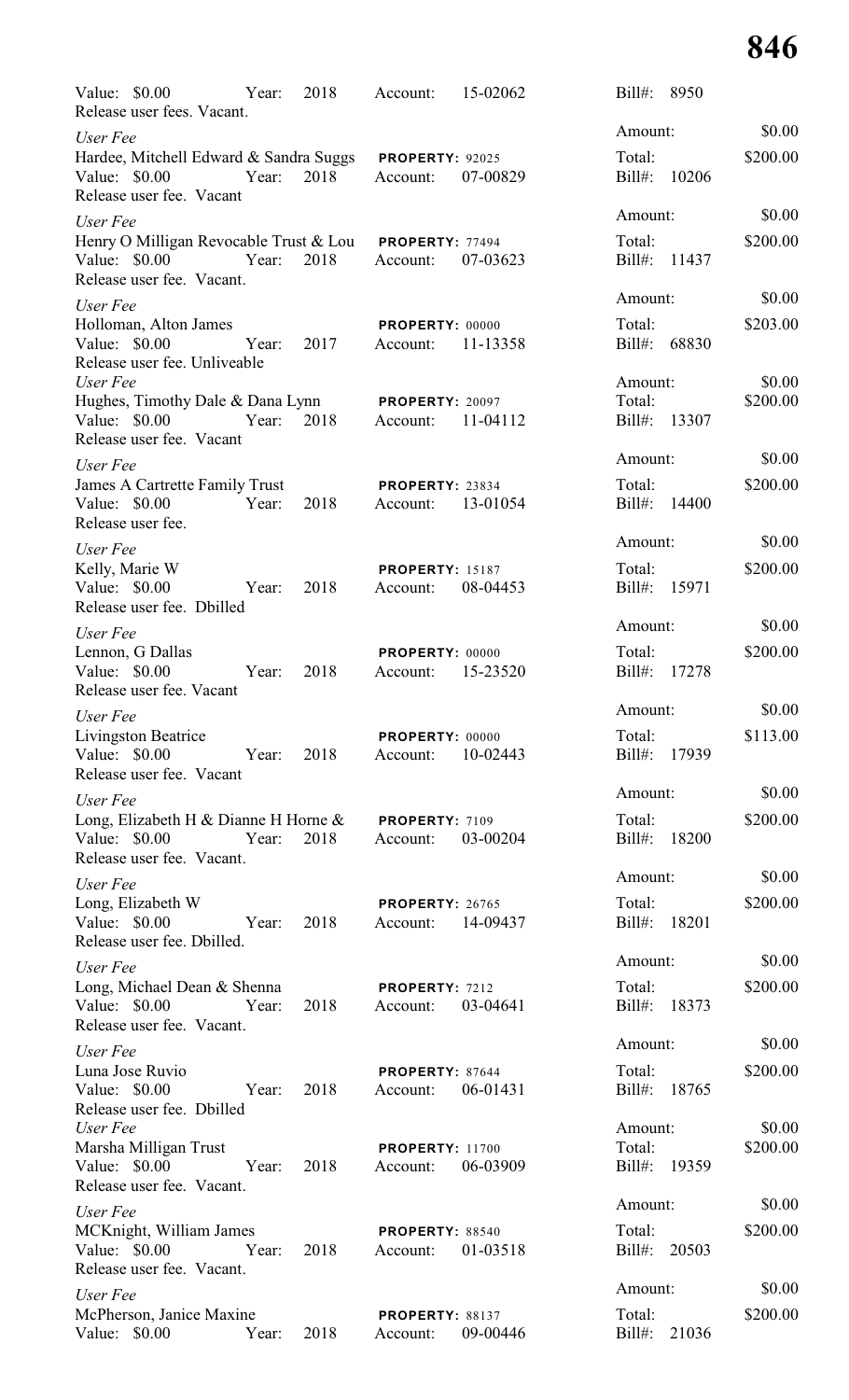| Release user fee. Vacant.                                                                                               |       |            |                                             |          |                        |              |            |
|-------------------------------------------------------------------------------------------------------------------------|-------|------------|---------------------------------------------|----------|------------------------|--------------|------------|
| User Fee                                                                                                                |       |            |                                             |          | Amount:                |              | \$0.00     |
| Merritt, Frank Charles & Patricia<br>Value: $$0.00$<br>Release user fee per exemption.                                  | Year: | 2017       | <b>PROPERTY: 25002</b><br>Account:          | 13-27720 | Total:<br>Bill#: 77582 |              | \$203.00   |
| User Fee                                                                                                                |       |            |                                             |          | Amount:                |              | \$0.00     |
| Mitchell, James R & Roberta<br>Value: \$0.00<br>Release user fee. Dbilled.                                              | Year: | 2018       | <b>PROPERTY: 14729</b><br>Account:          | 08-12800 | Total:<br>Bill#: 22166 |              | \$200.00   |
| User Fee                                                                                                                |       |            |                                             |          | Amount:                |              | \$0.00     |
| Myrtle Lee Cartrette Revocable Trust<br>Value: $$0.00$<br>Release user fee. Dbilled                                     | Year: | 2018       | PROPERTY: 823<br>Account:                   | 01-02824 | Total:<br>Bill#: 23101 |              | \$200.00   |
| User Fee                                                                                                                |       |            |                                             |          | Amount:                |              | \$0.00     |
| Myrtle Lee Cartrette Revocable Trust<br>Value: \$0.00<br>Release user fees.                                             | Year: | 2018       | <b>PROPERTY: 23833/31</b><br>Account:       | 13-03709 | Total:<br>$Bill#$ :    | 99999        | \$400.00   |
| User Fee                                                                                                                |       |            |                                             |          | Amount:                |              | \$0.00     |
| Nealey Billie Wayne & Judy Buck<br>Value: $$0.00$<br>Release user fee. Vacant                                           | Year: | 2018       | PROPERTY: 17344<br>Account:                 | 09-21343 | Total:<br>Bill#: 23424 |              | \$200.00   |
| User Fee                                                                                                                |       |            |                                             |          | Amount:                |              | \$0.00     |
| Nichols, Roger<br>Value: \$0.00<br>Release user fee. Vacant.                                                            | Year: | 2018       | <b>PROPERTY: 19735</b><br>Account:          | 11-01938 | Total:<br>Bill#: 23724 |              | \$200.00   |
| User Fee                                                                                                                |       |            |                                             |          | Amount:                |              | \$0.00     |
| Nobles, David G.<br>Value: $$0.00$<br>Release user fee. Vacant.                                                         | Year: | 2018       | PROPERTY: 25204<br>Account:                 | 13-29620 | Total:<br>Bill#: 23812 |              | \$200.00   |
| User Fee                                                                                                                |       |            |                                             |          | Amount:                |              | \$0.00     |
| Nobles, Missouri<br>Value: \$0.00 Year:<br>Release user fee. Vacant.                                                    |       | 2009       | <b>PROPERTY: 25134</b><br>Account: 13-29540 |          | Total:<br>Bill#: 43302 |              | \$210.00   |
| User Fee                                                                                                                |       |            |                                             |          | Amount:                |              | \$0.00     |
| Nobles, Scotty Mack<br>Value: \$0.00 Year:<br>Release user fees. Vacant                                                 |       | $13-14$    | <b>PROPERTY: 25134</b><br>Account:          | 13-04147 | Total:<br>Bill#: 99999 |              | \$653.67   |
| User Fee                                                                                                                |       |            |                                             |          | Amount:                |              | \$0.00     |
| Nobles, Sidney D<br>Value: \$0.00 Year:<br>Release user fees. Vacant.                                                   |       | $10 - 12$  | <b>PROPERTY: 25134</b><br>Account:          | 13-03055 | Total:<br>Bill#: 99999 |              | \$656.00   |
| User Fee                                                                                                                |       |            |                                             |          | Amount:                |              | \$0.00     |
| Parker, David L. & Judy M.<br>Value: \$0.00 Year:<br>Release user fee. Dbilled                                          |       | 2018       | <b>PROPERTY: 27705</b><br>Account:          | 15-02927 | Total:<br>Bill#: 24949 |              | \$200.00   |
| User Fee                                                                                                                |       |            |                                             |          | Amount:                |              | \$0.00     |
| Pittman, Lola F<br>Value: \$0.00 Year:<br>Release user fee. Vacant.                                                     |       | 2018       | <b>PROPERTY: 21050</b><br>Account: 12-00235 |          | Total:<br>Bill#: 25921 |              | \$200.00   |
| User Fee                                                                                                                |       |            |                                             |          | Amount:                |              | \$0.00     |
| Porter, George N.<br>Value: \$0.00<br>Year:<br>Release user fee. Vacant.                                                |       | 2018       | PROPERTY: 7321<br>Account:                  | 03-17785 | Total:<br>Bill#: 26093 |              | \$200.00   |
| User Fee                                                                                                                |       |            |                                             |          | Amount:                |              | \$0.00     |
| Porter, Joruth S & Leslie Michael PROPERTY: 60681<br>Value: $$0.00$<br>Release all user fees. Uses a commercial hauler. |       | Year: 2018 | Account:                                    | 15-02910 | Total:<br>Bill#: 26106 |              | \$1,800.00 |
| User Fee                                                                                                                |       |            |                                             |          | Amount:                |              | \$0.00     |
| Potter, Shelly Thomas<br>Value: \$0.00 Year: 2018                                                                       |       |            | <b>PROPERTY: 61966</b><br>Account: 11-03752 |          | Total:                 | Bill#: 26140 | \$200.00   |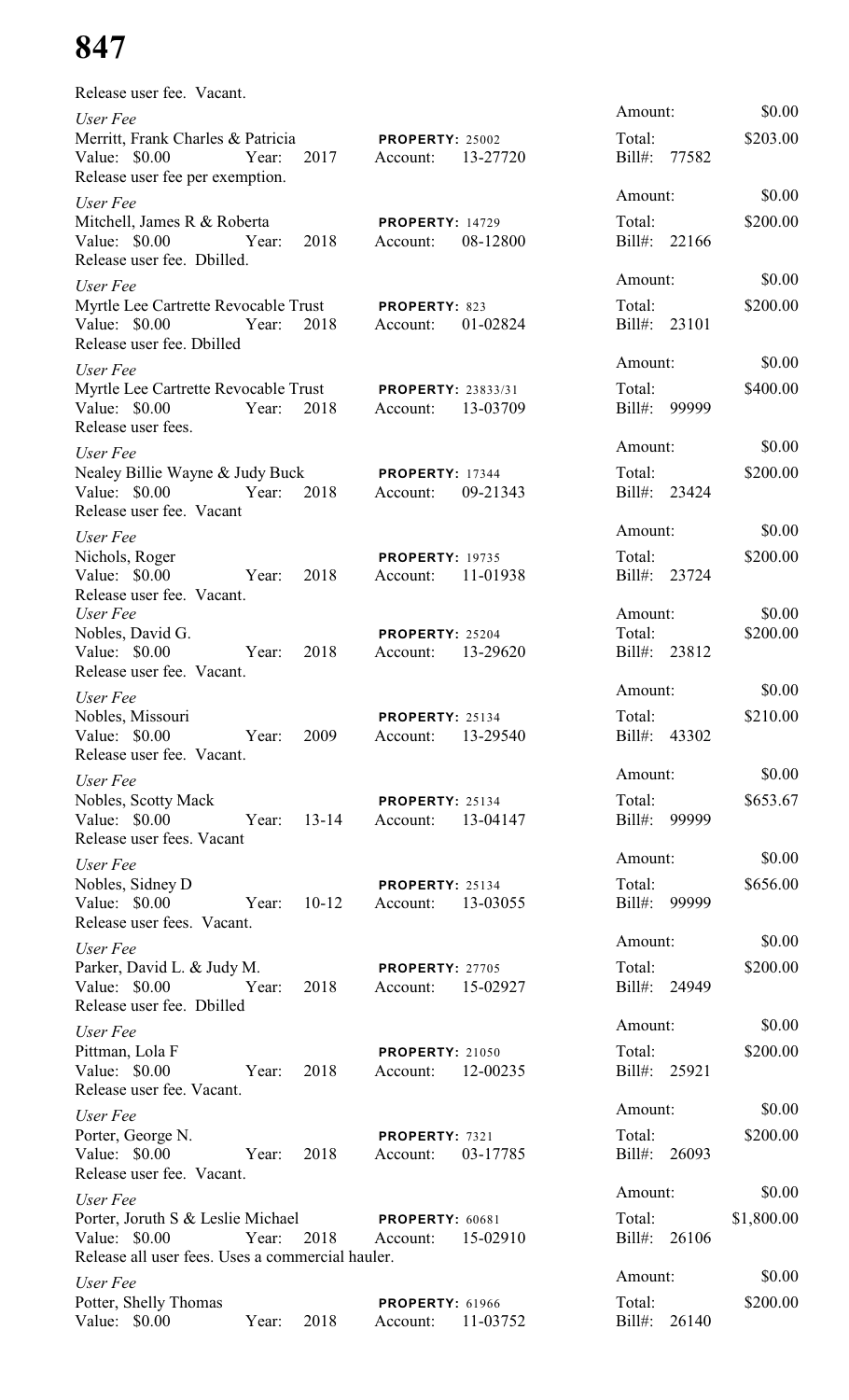| Release user fee. Vacant                                                                                      |                                                |                           |          |
|---------------------------------------------------------------------------------------------------------------|------------------------------------------------|---------------------------|----------|
| User Fee                                                                                                      |                                                | Amount:                   | \$0.00   |
| Powell, Mitchell<br>Year: 2018<br>Value: \$0.00<br>Release user fee. Overbilled.                              | PROPERTY: 30594<br>Account: 16-12373           | Total:<br>Bill#: 26465    | \$200.00 |
| User Fee                                                                                                      |                                                | Amount:                   | \$0.00   |
| Priest, Ray A & Melissa<br>Year: 2018<br>Value: \$0.00<br>Release user fee. Dbilled                           | <b>PROPERTY: 86542</b><br>Account: 05-00126    | Total:<br>Bill#: 27032    | \$200.00 |
| User Fee                                                                                                      |                                                | Amount:                   | \$0.00   |
| Rivenbark, Steven E<br>Value: \$0.00<br>Year:<br>2018<br>Release user fee. Vacant land                        | <b>PROPERTY: 10924</b><br>Account: 06-02451    | Total:<br>Bill#: 28442    | \$113.00 |
| User Fee                                                                                                      |                                                | Amount:                   | \$0.00   |
| Robinson, Paul Lawrence & Alice E PROPERTY: 19723<br>2018<br>Value: \$0.00 Year:<br>Release user fee. Vacant. | Account: 11-02309                              | Total:<br>Bill#: 28630    | \$200.00 |
| User Fee                                                                                                      |                                                | Amount:                   | \$0.00   |
| Rozier, Pearline Frink<br>Value: \$0.00 Year:<br>2018<br>Release user fee. Vacant                             | PROPERTY: 00000<br>Account: 13-14367           | Total:<br>Bill#: 29117    | \$200.00 |
| User Fee                                                                                                      |                                                | Amount:                   | \$0.00   |
| Simmons, Brent<br>Value: \$0.00 Year:<br>2018<br>Release user fee. Vacant.                                    | <b>PROPERTY: 16798</b><br>Account: 09-01018    | Total:<br>Bill#: 30883    | \$200.00 |
| User Fee                                                                                                      |                                                | Amount:                   | \$0.00   |
| Simmons, Harry A (Jr)<br>Value: $$0.00$<br>2018<br>Year:<br>Release user fee. Vacant                          | PROPERTY: 128<br>01-06093<br>Account:          | Total:<br>Bill#: 30961    | \$200.00 |
| User Fee                                                                                                      |                                                | Amount:                   | \$0.00   |
| Simmons, Harry A. (Jr)<br>Value: \$0.00<br>2018<br>Year:<br>Release user fee. Vacant                          | <b>PROPERTY: 13629</b><br>07-01802<br>Account: | Total:<br>Bill#:<br>30962 | \$200.00 |
| User Fee                                                                                                      |                                                | Amount:                   | \$0.00   |
| Smith, Dinah<br>Value: \$0.00<br>Year:<br>2018<br>Release user fee. Dbilled                                   | PROPERTY: 88470<br>06-33297<br>Account:        | Total:<br>Bill#: 31751    | \$200.00 |
| User Fee                                                                                                      |                                                | Amount:                   | \$0.00   |
| Soles, Faye Bullock & Jimmy Wayne<br>Year:<br>Value: \$0.00<br>2018<br>Release user fee. Vacant.              | <b>PROPERTY: 95643</b><br>09-05244<br>Account: | Total:<br>Bill#: 32555    | \$200.00 |
| User Fee                                                                                                      |                                                | Amount:                   | \$0.00   |
| Spaulding, Kenneth Willie<br>Value: \$0.00<br>Year:<br>2018<br>Release user fee. Land only.                   | PROPERTY: 26587<br>14-15700<br>Account:        | Total:<br>Bill#: 33113    | \$200.00 |
| User Fee                                                                                                      |                                                | Amount:                   | \$0.00   |
| Spurling, Andrea                                                                                              | <b>PROPERTY: 11585</b>                         | Total:                    | \$113.00 |
| Value: $$0.00$<br>Year:<br>2018<br>Release user fee. Vacant.                                                  | 06-02214<br>Account:                           | Bill#: 33541              |          |
| User Fee                                                                                                      |                                                | Amount:                   | \$0.00   |
| Stanley, Harry (Heirs)<br>Value: \$0.00<br>2018<br>Year:<br>Release user fee. Vacant.                         | <b>PROPERTY: 13723</b><br>07-16000<br>Account: | Total:<br>Bill#: 33735    | \$200.00 |
| User Fee                                                                                                      |                                                | Amount:                   | \$0.00   |
| Stephens, Mary Hayes & James Billy<br>Value: \$0.00<br>Year:<br>2018<br>Release user fee. Vacant.             | PROPERTY: 6260<br>01-05875<br>Account:         | Total:<br>Bill#: 34128    | \$113.00 |
| User Fee                                                                                                      |                                                | Amount:                   | \$0.00   |
| Stephens, Naomi<br>Value: \$0.00<br>Year:<br>2018<br>Release user fee. Vacant.                                | PROPERTY: 00000<br>Account:<br>03-02036        | Total:<br>Bill#:<br>34144 | \$200.00 |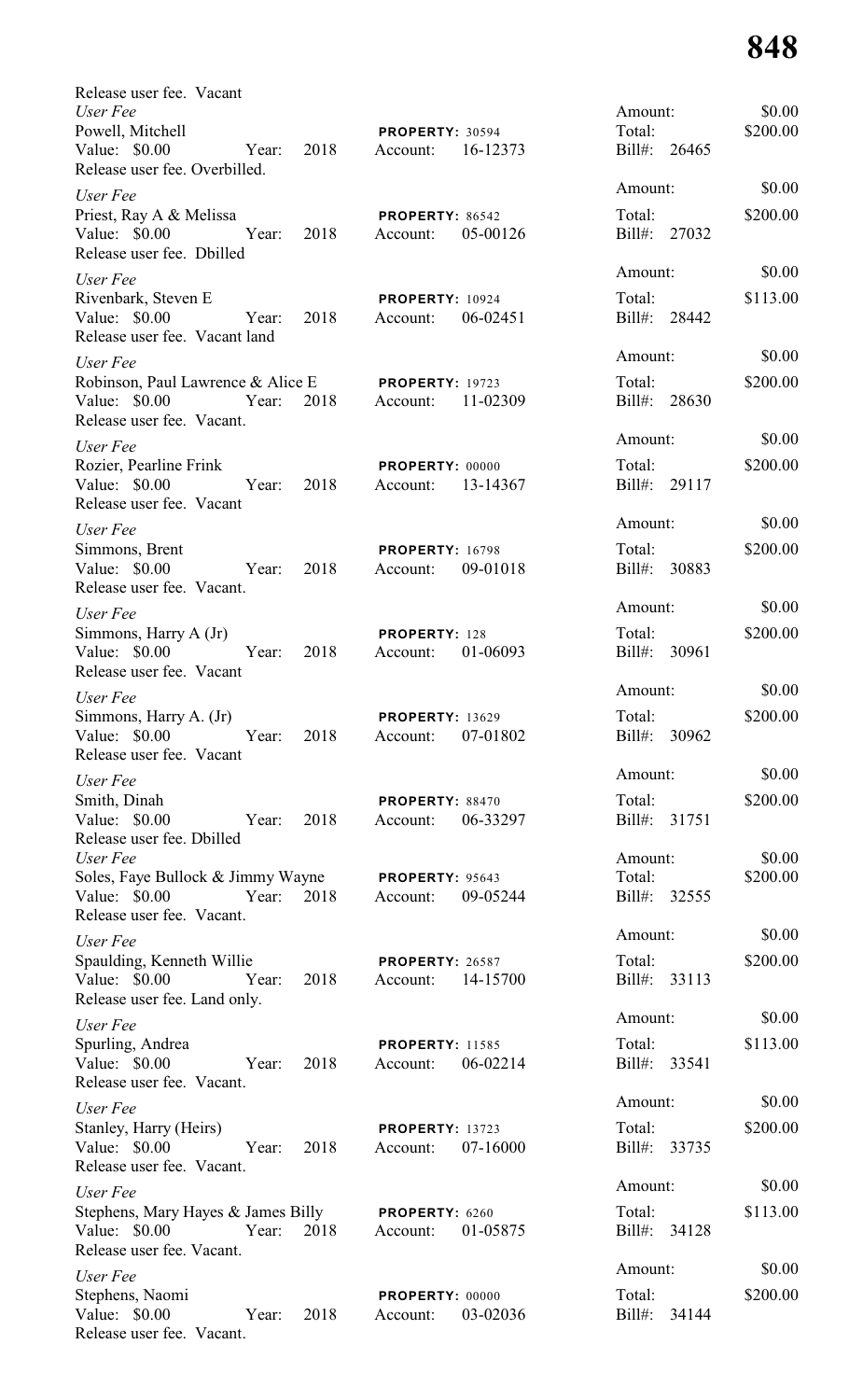| User Fee                                                                                              |                                                | Amount:                           | \$0.00             |
|-------------------------------------------------------------------------------------------------------|------------------------------------------------|-----------------------------------|--------------------|
| <b>Strickland, Stacey Deland</b><br>Value: \$0.00 Year:<br>2018<br>Release user fee. Dbl Act#16-15412 | <b>PROPERTY: 30613</b><br>16-05533<br>Account: | Total:<br>Bill#: 34987            | \$200.00           |
| User Fee                                                                                              |                                                | Amount:                           | \$0.00             |
| Ward, Christopher Mitchell<br>Value: \$0.00 Year:<br>2018<br>Release user fee. Vacant.                | <b>PROPERTY: 88906</b><br>01-07649<br>Account: | Total:<br>Bill#: 38340            | \$200.00           |
| User Fee                                                                                              |                                                | Amount:                           | \$0.00             |
| Ward, John Robert & Mae Bell<br>Value: \$0.00 Year:<br>2018<br>Release remainder of can.              | PROPERTY: 5400<br>02-01760<br>Account:         | Total:<br>Bill#: 38645            | \$60.36            |
| User Fee<br>Wilkerson, Crystal & Rodney<br>Value: \$0.00 Year:<br>2018<br>Release user fee. Vacant    | <b>PROPERTY: 21359</b><br>12-00223<br>Account: | Amount:<br>Total:<br>Bill#: 40302 | \$0.00<br>\$200.00 |
| User Fee                                                                                              |                                                | Amount:                           | \$0.00             |
| Williamson, Bridgette l. ETAL<br>Value: \$0.00 Year:<br>2018<br>Release user fee. Vacant.             | <b>PROPERTY: 13114</b><br>07-03739<br>Account: | Total:<br>Bill#: 40922            | \$200.00           |
| User Fee                                                                                              |                                                | Amount:                           | \$0.00             |
| Williamson, Ronald Bryan<br>2018<br>Value: \$0.00 Year:<br>Release user fee. Vacant                   | <b>PROPERTY: 98955</b><br>Account: 15-39727    | Total:<br>Bill#: 41245            | \$200.00           |
| User Fee                                                                                              |                                                | Amount:                           | \$0.00             |
| Wray, Ricky T & Rebecca A<br>Value: \$0.00<br>Year:<br>2018<br>Release user fee. Vacant               | <b>PROPERTY: 81195</b><br>02-03120<br>Account: | Total:<br>$Bill#$ :<br>42009      | \$200.00           |

## **Agenda Item #16: PRIVATE CITIZEN - DISCREPANCY OF SHERIFF:**

Calvin Norton, private citizen, delivered the following information relative to the discrepancy of the election of the Sheriff. Mr. Norton stated the following:

- 1. It is the duty of the North Carolina State Board of Elections to have a fair election, both statutorily and constitutionally;
- 2. They have failed, and the reason is ill advice being delivered;
- 3. The only issue and main thing is residence of Columbus County, by Jody Greene and Lewis Hatcher;
- 4. From the information listed by Jody Greene in February, 2018, his residence is 1049 Mill Page Road, Cerro Gordo, North Carolina 28430;
- 5. Based on the records from the Columbus County Tax Office and the Columbus County Register of Deeds Office, there is no dwelling listed on the property listed as his address;
- 6. Due to some of the procedures followed and the timing of the procedures, there are areas that need to be addressed;
- 7. I have been informed that this is up to the North Carolina State Board of Elections; **and**
- 8. I need your answer by 10:00 A.M. in the morning.

### **Agenda Item #17: COMMENTS:**

Chairman Burroughs opened the floor for Comments. The following spoke.

### B. **Board of Commissioners:**

- 1. **Commissioner Prevatte:** stated the following: -I would like to wish everyone a Happy New Year; -In all the matters that we deal with, we need to get our hearts right; **and** -We are all citizens of Columbus County.
- 2. **Commissioner McMillian:** stated the following:

-I concur with the statements previously stated by Commissioner Prevatte; **and** -When we get our hearts right, we will always do the right thing.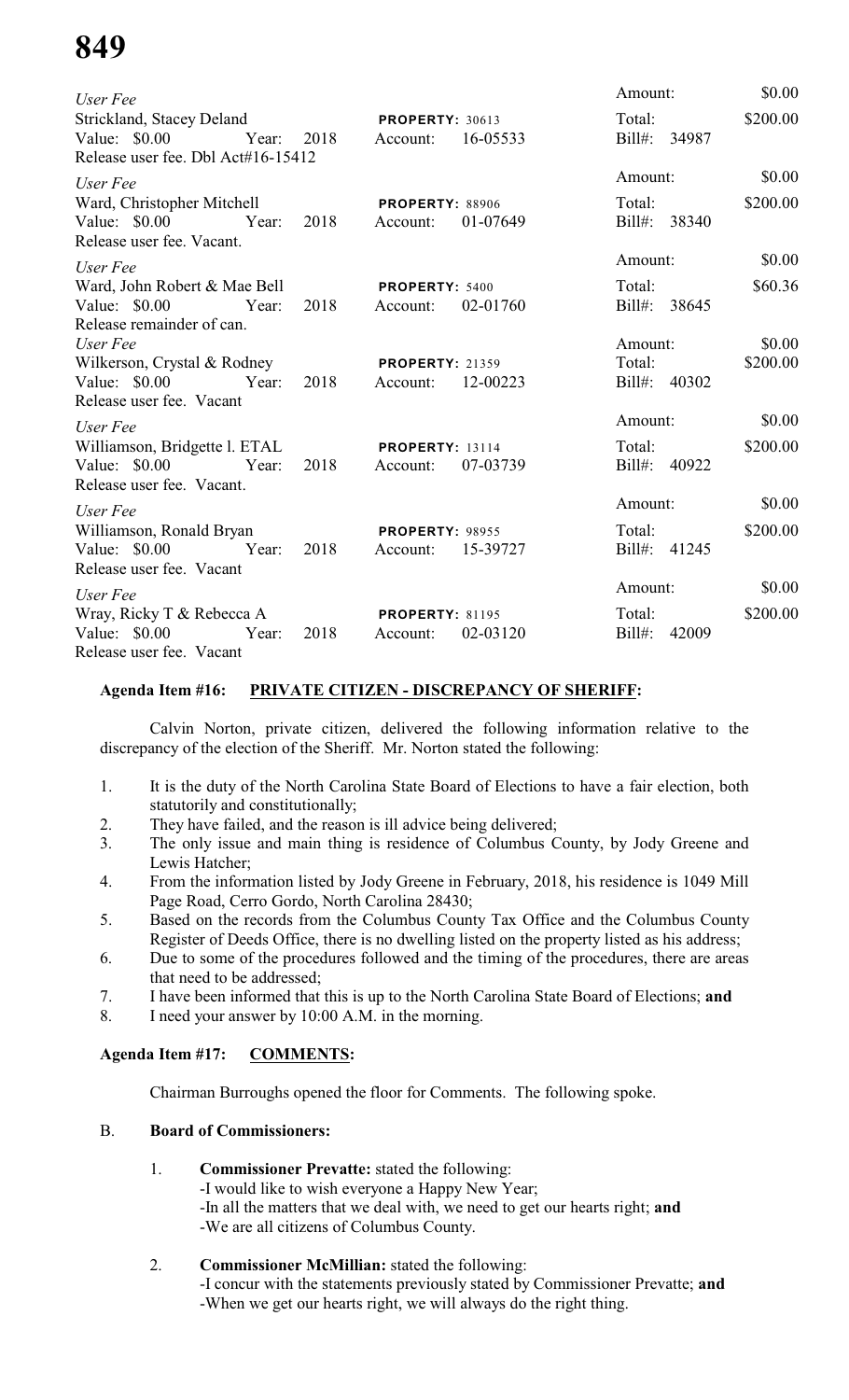- 3. **Vice Chairman Russ:** stated we need to go home and pray about this issue.
- 4. **Commissioner Bullard:** stated the following: -Happy New Year to everyone; -The State will be the one who makes the decision relative to the Sheriff, and that is what I am waiting for; **and** -I always try to do what is right.
- 5. **Commissioner Byrd:** stated the following: -As I traveled through several states on my way home from Kansas, I saw several sections of highways that were named as Memorial Highways in honor of a fallen law enforcement officer, and this may be a good avenue for us to consider; -In 1982, based on my challenge to win, the court ruled and I lost my race; **and** -We need to let the law and process settle this matter.
- 6. **Chairman Burroughs:** stated the following: -Vice Chairman Russ, Commissioner McMillian and myself are going to the NCACC Legislative Goals Conference on January 10-11, 2019; -You have been provided a listing of the Legislative Goals and please review them and let me know what the top five (5) would be to vote on; **and** -Happy New Year to everyone.

### **RECESS REGULAR SESSION and enter into CLOSED SESSION in ACCORDANCE with N.C.G.S. § 143-318.11(A) (5) (i) REAL ESTATE, and (6) PERSONNEL, and (3) ATTORNEY-CLIENT PRIVILEGE (AGENDA ADD-ON):**

At 7:41 P.M., Commissioner Prevatte made a motion to recess Regular Session and enter into Closed Session in accordance with N.C.G.S. § 143-318.11(a) (5) (i) Real Estate, (6) Personnel and (3) Attorney-Client Privilege **(Agenda Add-on)**, after a five (5) minutes recess, seconded by Commissioner McDowell. The motion unanimously passed.

# **Agenda Item #18: CLOSED SESSION in ACCORDANCE with N.C.G.S. § 143- 318.11(A) (5) (i) REAL ESTATE, and (6) PERSONNEL, and (3) ATTORNEY-CLIENT PRIVILEGE (AGENDA ADD-ON):**

No official action was taken.

# **ADJOURN CLOSED SESSION and resume REGULAR SESSION:**

At 8:18 P.M., Commissioner Bullard made a motion to adjourn Closed Session and resume Regular Session, seconded by Commissioner McDowell. The motion unanimously passed.

# **READING and APPROVAL of CLOSED SESSION GENERAL ACCOUNT:**

Chairman Burroughs requested that Amanda B. Prince, County Attorney, orally read the Closed Session General Account. Ms. Prince orally read the following: *"Discussion was conducted relative to legal matters on real estate, personnel and attorney-client privilege"*.

Commissioner Byrd made a motion to approve the Closed Session General Account, seconded by Vice Chairman Russ. The motion unanimously passed.

### **Agenda Item #19: ADJOURNMENT:**

At 8:19 P.M., Vice Chairman Russ made a motion to adjourn, seconded by Commissioner Byrd. The motion unanimously passed.

**APPROVED:**

**\_\_\_\_\_\_\_\_\_\_\_\_\_\_\_\_\_\_\_\_\_\_\_\_\_\_\_\_ \_\_\_\_\_\_\_\_\_\_\_\_\_\_\_\_\_\_\_\_\_\_\_\_\_\_\_\_\_\_\_\_\_**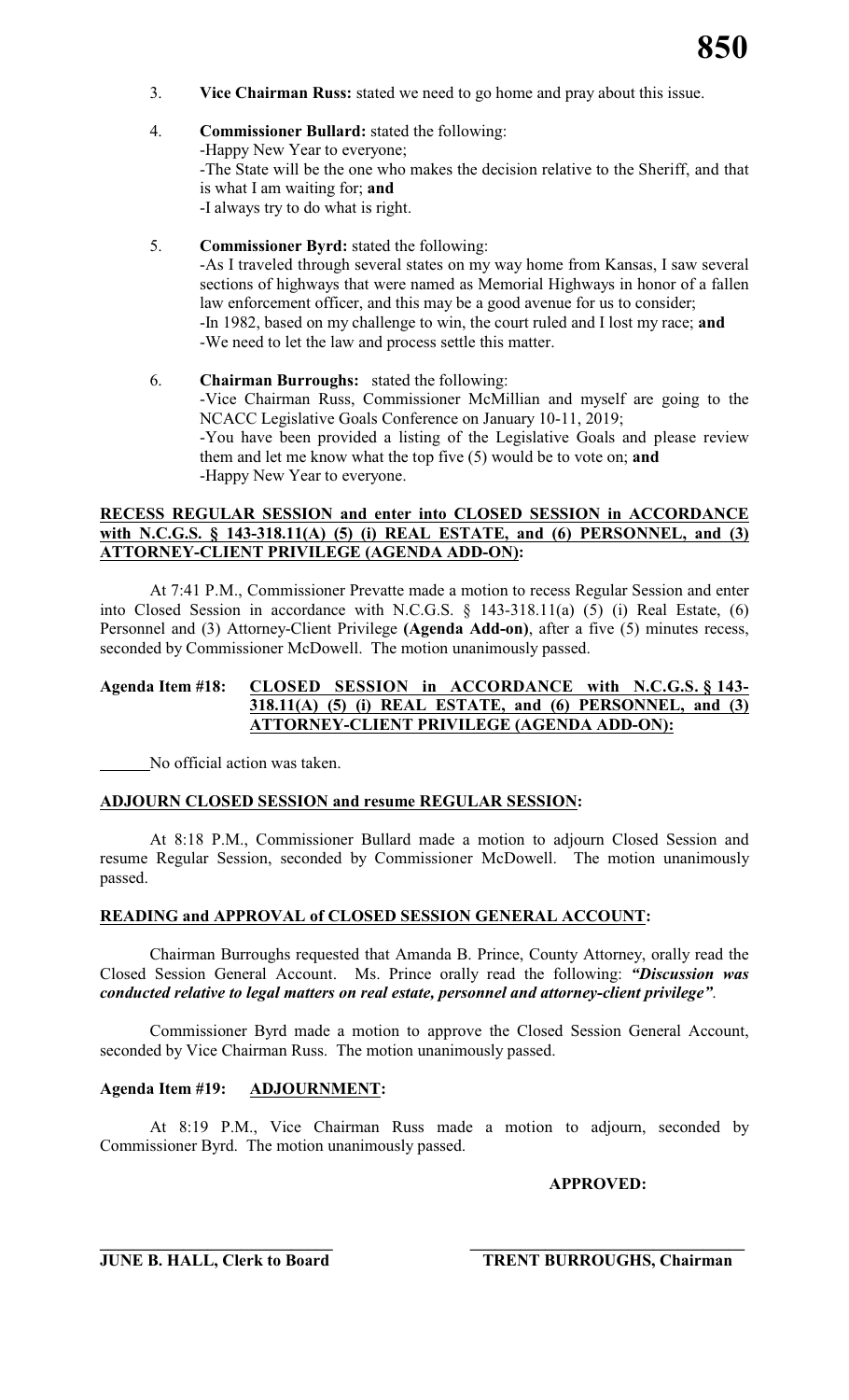**7:16 P.M.**

The Honorable Columbus County Commissioners met on the above stated date and at the above stated time in the Dempsey B. Herring Courthouse Annex Building, located at 112 West Smith Street, Whiteville, North Carolina, to act as the Columbus County Water and Sewer District I Board.

#### **COMMISSIONERS PRESENT: APPOINTEES PRESENT:**

Giles E. Byrd Ricky Bullard Charles T. McDowell

**Trent Burroughs, Chairman** Mike Stephens, **County Manager** P. Edwin Russ, Vice-Chairman Amanda B. Prince, County Attorney Jerome McMillian June B. Hall, **Clerk to the Board** James E. Prevatte Bobbie Faircloth, **Finance Officer**

#### **MEETING CALLED TO ORDER:**

At 7:16 P.M., Chairman Trent Burroughs called the **combination meeting** of Columbus County Water and Sewer Districts I, II, III, IV and V Board Meeting to order.

#### **Agenda Item #14: COLUMBUS COUNTY WATER and SEWER DISTRICTS I, II, III, IV and V - APPROVAL of BOARD MEETING MINUTES:**

December 03, 2018 **Combination Meeting** of Columbus CountyWater and Sewer Districts I, II, III, IV and V Board Meeting **(5 sets)**

Commissioner McDowell made a motion to approve the December 03, 2018 Columbus County Water and Sewer District I Board Meeting Minutes, as recorded, seconded by Commissioner Bullard. The motion unanimously passed.

#### **ADJOURNMENT:**

At 7:17 P.M., Vice Chairman Russ made a motion to adjourn, seconded by Commissioner Prevatte. The motion unanimously passed.

\_\_\_\_\_\_\_\_\_\_\_\_\_\_\_\_\_\_\_\_\_\_\_\_\_\_\_\_\_ \_\_\_\_\_\_\_\_\_\_\_\_\_\_\_\_\_\_\_\_\_\_\_\_\_\_\_\_\_\_\_\_\_\_\_

**APPROVED:**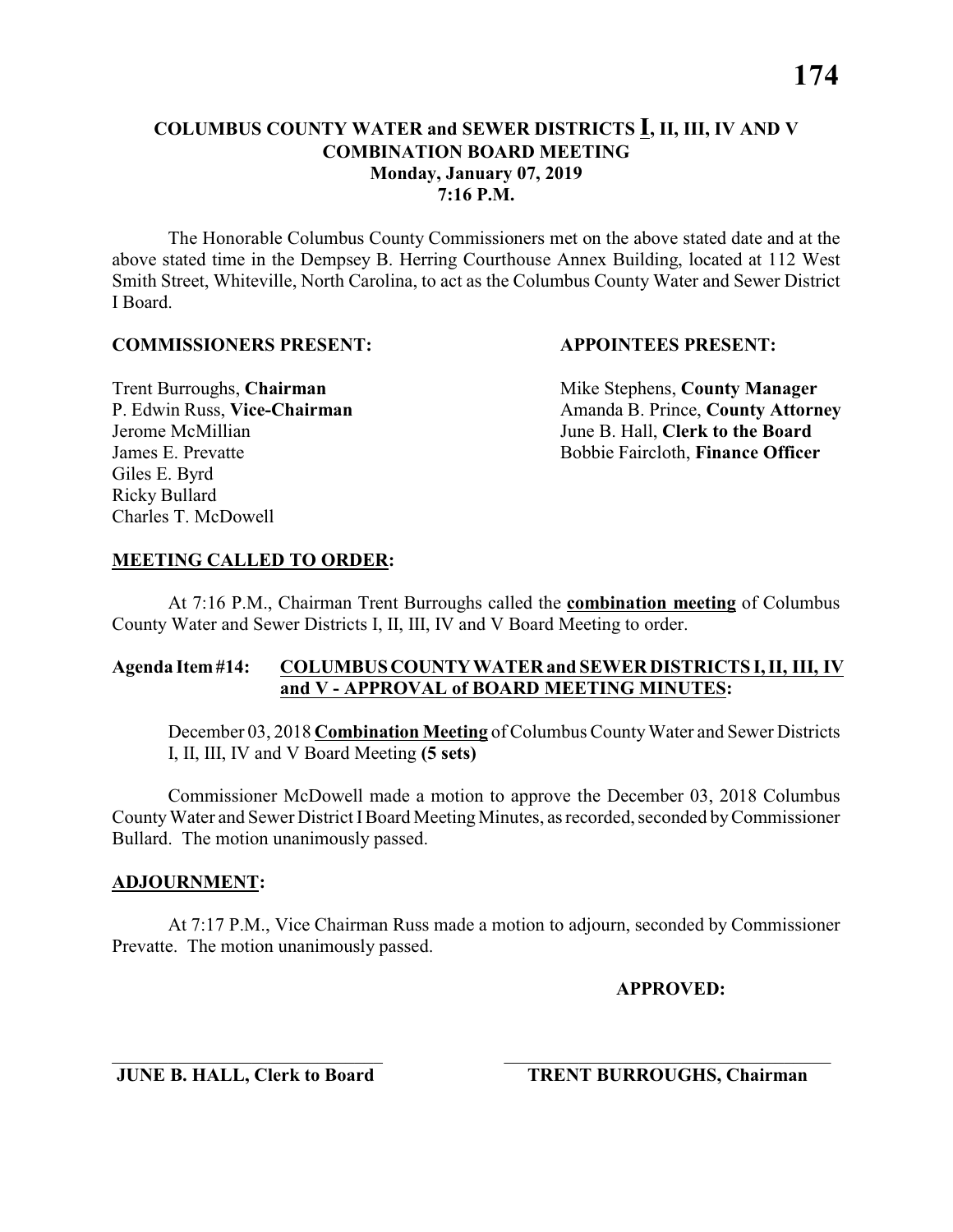The Honorable Columbus County Commissioners met on the above stated date and at the above stated time in the Dempsey B. Herring Courthouse Annex Building, located at 112 West Smith Street, Whiteville, North Carolina, to act as the Columbus County Water and Sewer District II Board.

#### **COMMISSIONERS PRESENT: APPOINTEES PRESENT:**

Giles E. Byrd Ricky Bullard Charles T. McDowell

**Trent Burroughs, Chairman** Mike Stephens, **County Manager** P. Edwin Russ, Vice-Chairman Amanda B. Prince, County Attorney Jerome McMillian June B. Hall, **Clerk to the Board** James E. Prevatte Bobbie Faircloth, **Finance Officer**

# **MEETING CALLED TO ORDER:**

At 7:16 P.M., Chairman Trent Burroughs called the **combination meeting** of Columbus County Water and Sewer Districts I, II, III, IV and V Board Meeting to order.

### **Agenda Item #14: COLUMBUS COUNTY WATER and SEWER DISTRICTS I, II, III, IV and V - APPROVAL of BOARD MEETING MINUTES:**

December 03, 2018 **Combination Meeting** of Columbus CountyWater and Sewer Districts I, II, III, IV and V Board Meeting **(5 sets)**

Commissioner McDowell made a motion to approve the December 03, 2018 Columbus County Water and Sewer District II Board Meeting Minutes, as recorded, seconded by Commissioner Bullard. The motion unanimously passed.

### **ADJOURNMENT:**

At 7:17 P.M., Vice Chairman Russ made a motion to adjourn, seconded by Commissioner Prevatte. The motion unanimously passed.

\_\_\_\_\_\_\_\_\_\_\_\_\_\_\_\_\_\_\_\_\_\_\_\_\_\_\_\_\_ \_\_\_\_\_\_\_\_\_\_\_\_\_\_\_\_\_\_\_\_\_\_\_\_\_\_\_\_\_\_\_\_\_\_\_

**APPROVED:**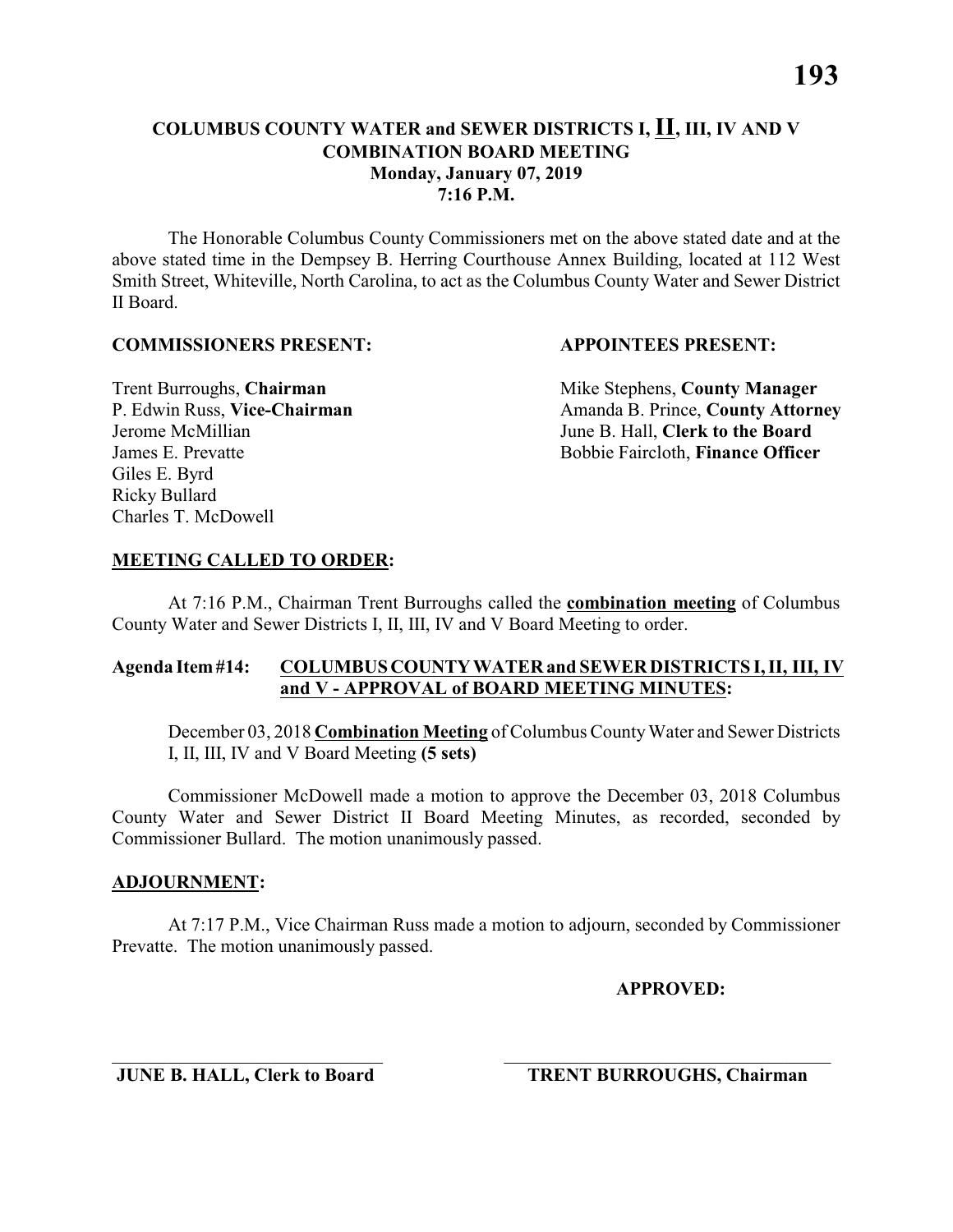#### **COLUMBUS COUNTY WATER and SEWER DISTRICTS I, II, III, IV AND V COMBINATION BOARD MEETING Monday, January 07, 2019 7:16 P.M.**

The Honorable Columbus County Commissioners met on the above stated date and at the above stated time in the Dempsey B. Herring Courthouse Annex Building, located at 112 West Smith Street, Whiteville, North Carolina, to act as the Columbus County Water and Sewer District III Board.

#### **COMMISSIONERS PRESENT: APPOINTEES PRESENT:**

Giles E. Byrd Ricky Bullard Charles T. McDowell

**Trent Burroughs, Chairman** Mike Stephens, **County Manager** P. Edwin Russ, Vice-Chairman Amanda B. Prince, County Attorney Jerome McMillian June B. Hall, **Clerk to the Board** James E. Prevatte Bobbie Faircloth, **Finance Officer**

# **MEETING CALLED TO ORDER:**

At 7:16 P.M., Chairman Trent Burroughs called the **combination meeting** of Columbus County Water and Sewer Districts I, II, III, IV and V Board Meeting to order.

### **Agenda Item #14: COLUMBUS COUNTY WATER and SEWER DISTRICTS I, II, III, IV and V - APPROVAL of BOARD MEETING MINUTES:**

December 03, 2018 **Combination Meeting** of Columbus CountyWater and Sewer Districts I, II, III, IV and V Board Meeting **(5 sets)**

Commissioner McDowell made a motion to approve the December 03, 2018 Columbus County Water and Sewer District III Board Meeting Minutes, as recorded, seconded by Commissioner Bullard. The motion unanimously passed.

### **ADJOURNMENT:**

At 7:17 P.M., Vice Chairman Russ made a motion to adjourn, seconded by Commissioner Prevatte. The motion unanimously passed.

\_\_\_\_\_\_\_\_\_\_\_\_\_\_\_\_\_\_\_\_\_\_\_\_\_\_\_\_\_ \_\_\_\_\_\_\_\_\_\_\_\_\_\_\_\_\_\_\_\_\_\_\_\_\_\_\_\_\_\_\_\_\_\_\_

### **APPROVED:**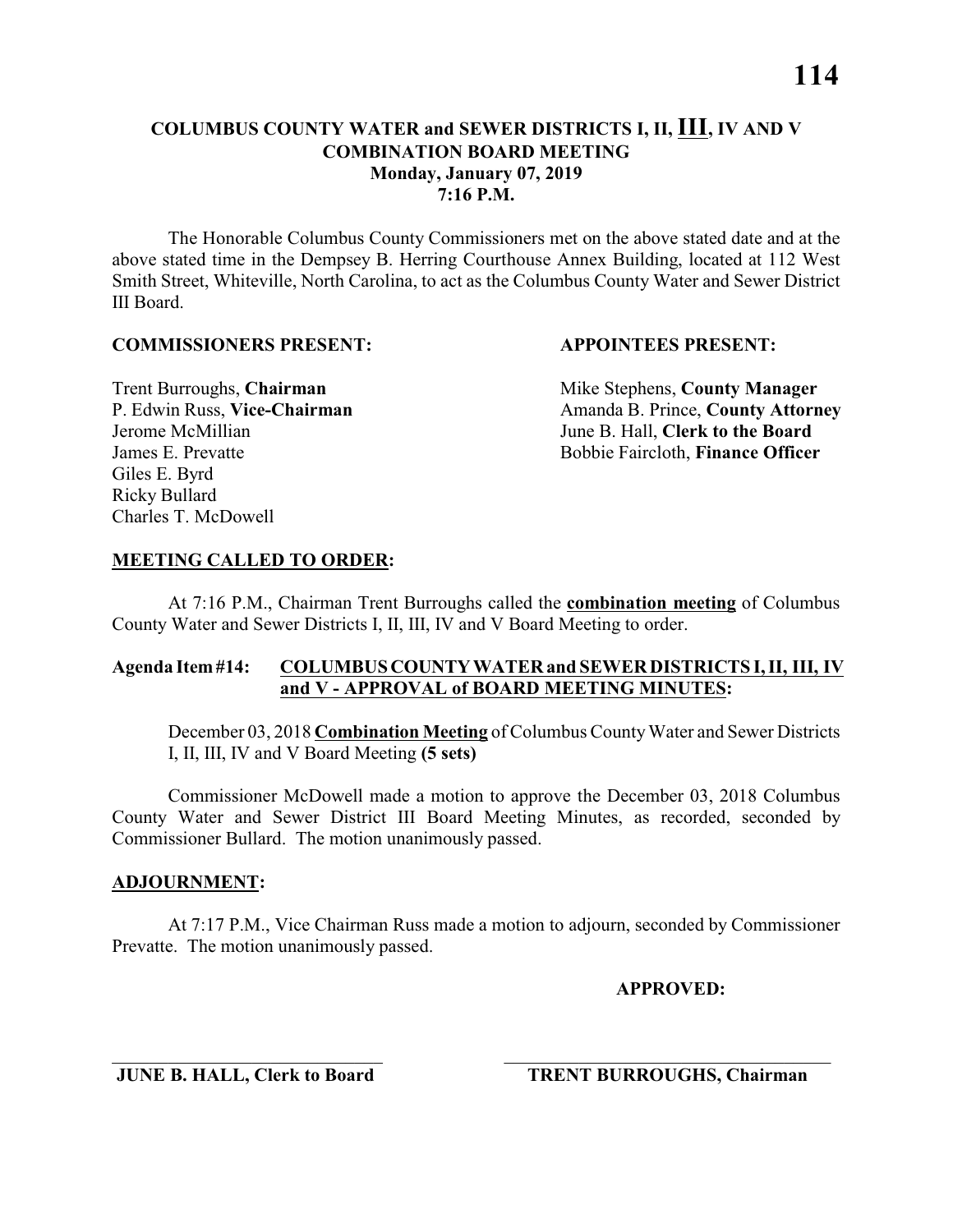#### **COLUMBUS COUNTY WATER and SEWER DISTRICTS I, II, III, IV AND V COMBINATION BOARD MEETING Monday, January 07, 2019 7:16 P.M.**

The Honorable Columbus County Commissioners met on the above stated date and at the above stated time in the Dempsey B. Herring Courthouse Annex Building, located at 112 West Smith Street, Whiteville, North Carolina, to act as the Columbus County Water and Sewer District IV Board.

#### **COMMISSIONERS PRESENT: APPOINTEES PRESENT:**

Giles E. Byrd Ricky Bullard Charles T. McDowell

**Trent Burroughs, Chairman** Mike Stephens, **County Manager** P. Edwin Russ, Vice-Chairman Amanda B. Prince, County Attorney Jerome McMillian June B. Hall, **Clerk to the Board** James E. Prevatte Bobbie Faircloth, **Finance Officer**

# **MEETING CALLED TO ORDER:**

At 7:16 P.M., Chairman Trent Burroughs called the **combination meeting** of Columbus County Water and Sewer Districts I, II, III, IV and V Board Meeting to order.

### **Agenda Item #14: COLUMBUS COUNTY WATER and SEWER DISTRICTS I, II, III, IV and V - APPROVAL of BOARD MEETING MINUTES:**

December 03, 2018 **Combination Meeting** of Columbus CountyWater and Sewer Districts I, II, III, IV and V Board Meeting **(5 sets)**

Commissioner McDowell made a motion to approve the December 03, 2018 Columbus County Water and Sewer District IV Board Meeting Minutes, as recorded, seconded by Commissioner Bullard. The motion unanimously passed.

### **ADJOURNMENT:**

At 7:17 P.M., Vice Chairman Russ made a motion to adjourn, seconded by Commissioner Prevatte. The motion unanimously passed.

\_\_\_\_\_\_\_\_\_\_\_\_\_\_\_\_\_\_\_\_\_\_\_\_\_\_\_\_\_ \_\_\_\_\_\_\_\_\_\_\_\_\_\_\_\_\_\_\_\_\_\_\_\_\_\_\_\_\_\_\_\_\_\_\_

**APPROVED:**